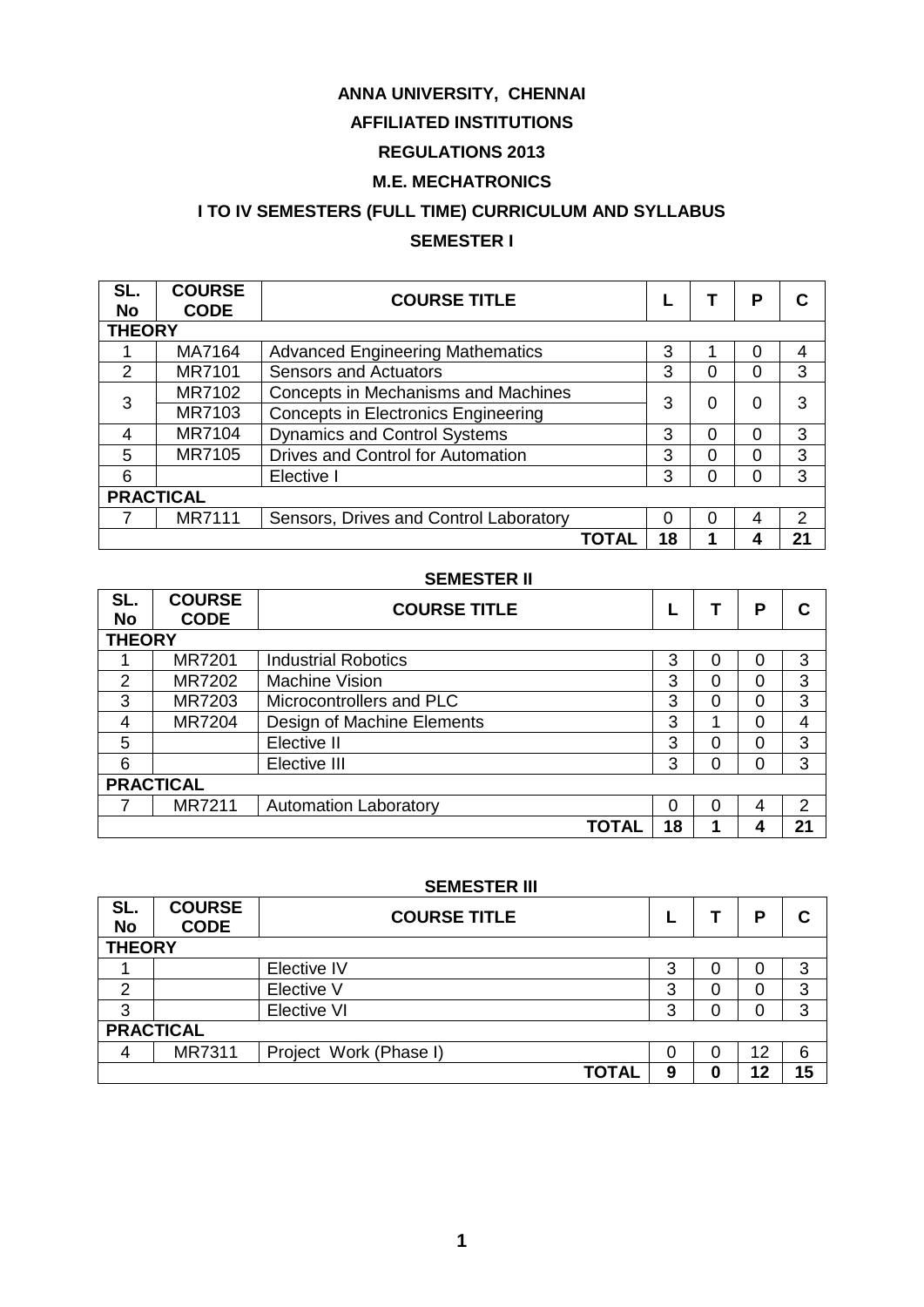#### **SEMESTER IV**

| SL.<br><b>No</b> | <b>COURSE</b><br><b>CODE</b> | <b>COURSE TITLE</b>     |  | D  |    |
|------------------|------------------------------|-------------------------|--|----|----|
|                  | <b>PRACTICAL</b>             |                         |  |    |    |
|                  | MR7411                       | Project Work (Phase II) |  | 24 |    |
|                  |                              | <b>TOTAL</b>            |  | 24 | 10 |

### **TOTAL CREDITS TO BE EARNED FOR THE AWARD OF THE DEGREE = 69**

#### **LIST OF ELECTIVES FOR M.E. MECHATRONICS**

### **SEMESTER I (Elective I)**

| SL.<br><b>No</b> | <b>COURSE</b><br><b>CODE</b> | <b>COURSE TITLE</b>               |   | D |  |
|------------------|------------------------------|-----------------------------------|---|---|--|
|                  | <b>MR7001</b>                | Vetronics                         | ◠ |   |  |
|                  | MR7002                       | Mechatronics in Metrology and CNC | ⌒ |   |  |
|                  | MR7003                       | <b>Mechatronics System Design</b> | ⌒ |   |  |

## **SEMESTER II (Elective II & III)**

| SL.<br><b>No</b> | <b>COURSE</b><br><b>CODE</b> | <b>COURSE TITLE</b>                            |   |   | D |   |
|------------------|------------------------------|------------------------------------------------|---|---|---|---|
| 1.               | MF7016                       | Nanotechnology                                 | 3 | 0 | 0 | 3 |
| 2.               | <b>MR7004</b>                | <b>Fuzzy Logic and Neural Networks</b>         | 3 | 0 | 0 | 3 |
| 3.               | <b>MR7005</b>                | Advanced Microcontrollers and Embedded Systems | 3 | 0 | 0 | 3 |
| 4.               | <b>MR7006</b>                | Machine Tool Control and Condition Monitoring  | 3 | 0 | 0 | 3 |
| 5.               | <b>MR7007</b>                | <b>Analytical Robotics</b>                     | 3 | 0 | 0 | 3 |

# **SEMESTER III (Elective IV, V & VI)**

| SL.<br><b>No</b> | <b>COURSE</b><br><b>CODE</b> | <b>COURSE TITLE</b>                |   |   | Р |   |
|------------------|------------------------------|------------------------------------|---|---|---|---|
|                  | <b>MR7008</b>                | <b>Advanced Computer Vision</b>    | 3 | 0 | 0 | 3 |
| 2.               | MR7009                       | <b>Advanced Control Systems</b>    | 3 | 0 | 0 | 3 |
| 3.               | MR7010                       | <b>PC Based Automation</b>         | 3 | 0 | 0 | 3 |
| 4.               | MR7011                       | Materials Management and Logistics | 3 | 0 | 0 | 3 |
| 5.               | MF7013                       | <b>Financial Management</b>        | 3 | 0 | 0 | 3 |
| 6.               | MF7009                       | <b>Non Destructive Evaluation</b>  | 3 | 0 | 0 | 3 |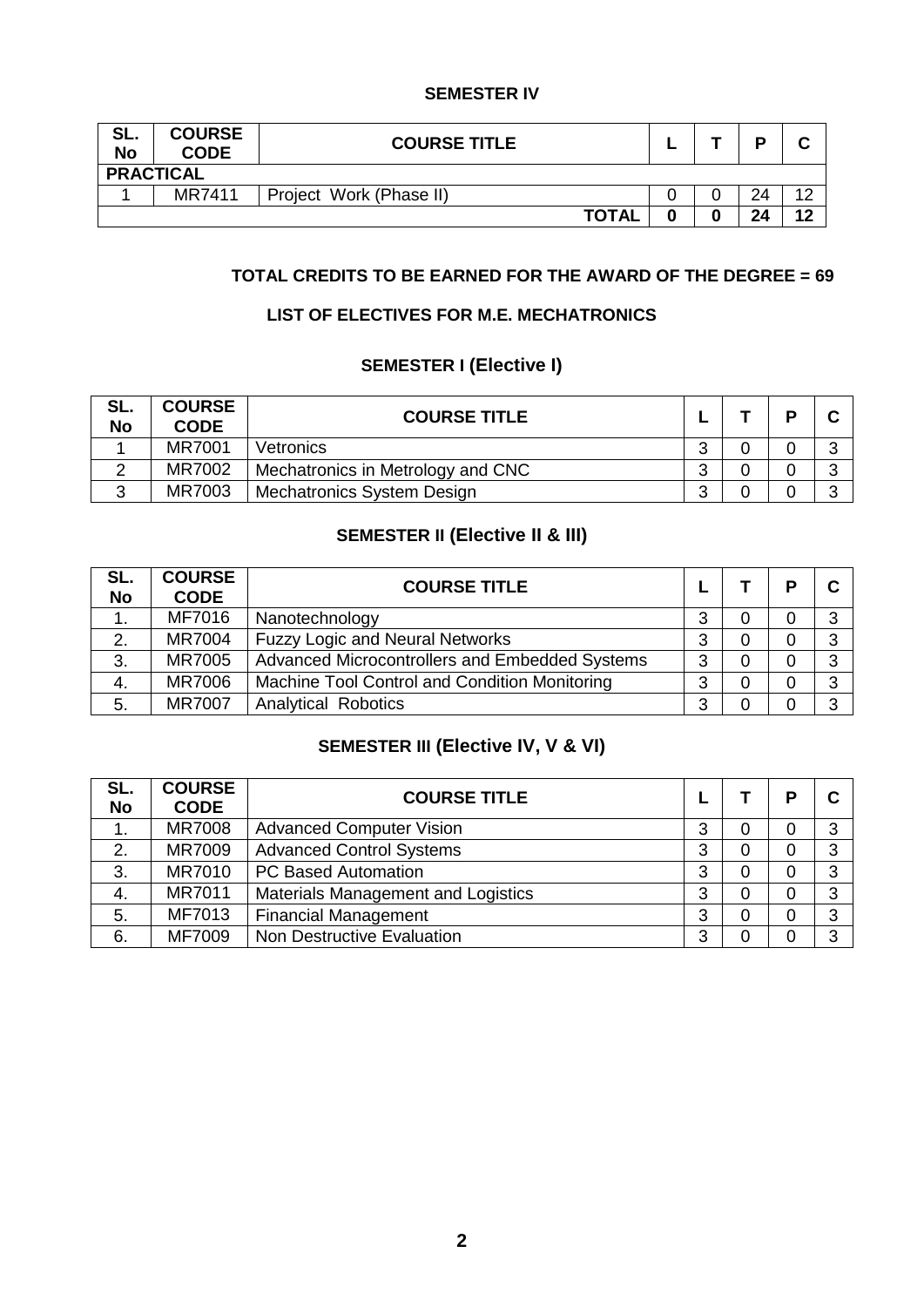**3 1 0 4**

#### **AIM :**

 To relate the mathematical concepts in their field of Engineering and apply the same in their respective main stream.

#### **OBJECTIVES:**

 The students would be acquainted with the basic concepts of Linear Algebra and numerical methods & their applications, basics in Graph theory

### **UNIT I VECTOR SPACE AND LINEAR TRANSFORMATION 10**

Vector spaces – Subspaces – Linear spans – Linear independence and Linear dependence – Basis and Dimension – Linear Transformation, Null space and range – Dimension theorem (no proof) – Matrix representation of Linear Transformation.

#### **UNIT II LINEAR ALGEBRA, INTERPOLATION, NUMERICAL DIFFERENTIATION AND INTEGRATION 16**

Gauss elimination method-Gauss Jordan method – Jacobi, Gauss- Seidel iterative Method – Lagrange's and Newton's divided difference interpolation - Newton's forward and backward difference interpolation – Numerical differentiation by finite differences – Trapezoidal, Simpson's 1/3 and Gaussian Quadrature formula.

# **UNIT III NUMERICAL SOLUTION OF ORDINANRY DIFFERENTIAL EQUATIONS 12**

Numerical solution of first order ordinary differential equations by tailor series method – Euler Method - Fourth order Runge -Kutta Method – Multi step methods: Adam's Bash forth, Milne's Predictor Corrector methods- Finite difference methods for two point boundary value problems.

#### **UNIT IV FUNDAMENTALS OF GRAPHS 12**

Graphs-subgraphs-Graph Isomorphism- vertex degree: Eulerian Graphs- Planar Graphs-Hamiltonian paths

#### **UNIT V** ALGORITHMS- GRAPHS . 10

Kriskal's algorithm- Dijkstra's shortest path Algorithm, Prim's Algorithm- Transport Networks

#### **REFERENCES:**

- 1. Kumaresan, S., "Linear Algebra A geometric approach", Prentice –Hall of India, New Delhi, 2000.
- 2. Friedberg, A.H., Insel, A.J. and Spence, L., "Linear Algebra", Prentice Hall of India, New Delhi, 2004.
- 3. Strang, G., "Linear Algebra and its applications", Thomson (Brooks/Cole), New Delhi, 2005.
- 4. Jain, M.K, Iyengar, S.R.K, and Jain, R.K., "Numerical methods for Scientific and Engineering Computation", New Age International Publishers, New Delhi, 2003
- 5. Faires, J.D. and Burder, R., "Numerical Methods", Brooks/Cole (Thomson Publications), New Delhi, 2002.
- 6. Gerald, C.F, and Wheatly, P.O., "Applied Numerical Analysis", Pearson Education, New Delhi, 2002.
- 7. Bondy J.A. and Murthy, USR, Graph Theory and Applications.Mc Millan Press Ltd, 1982

**TOTAL: 60 PERIODS**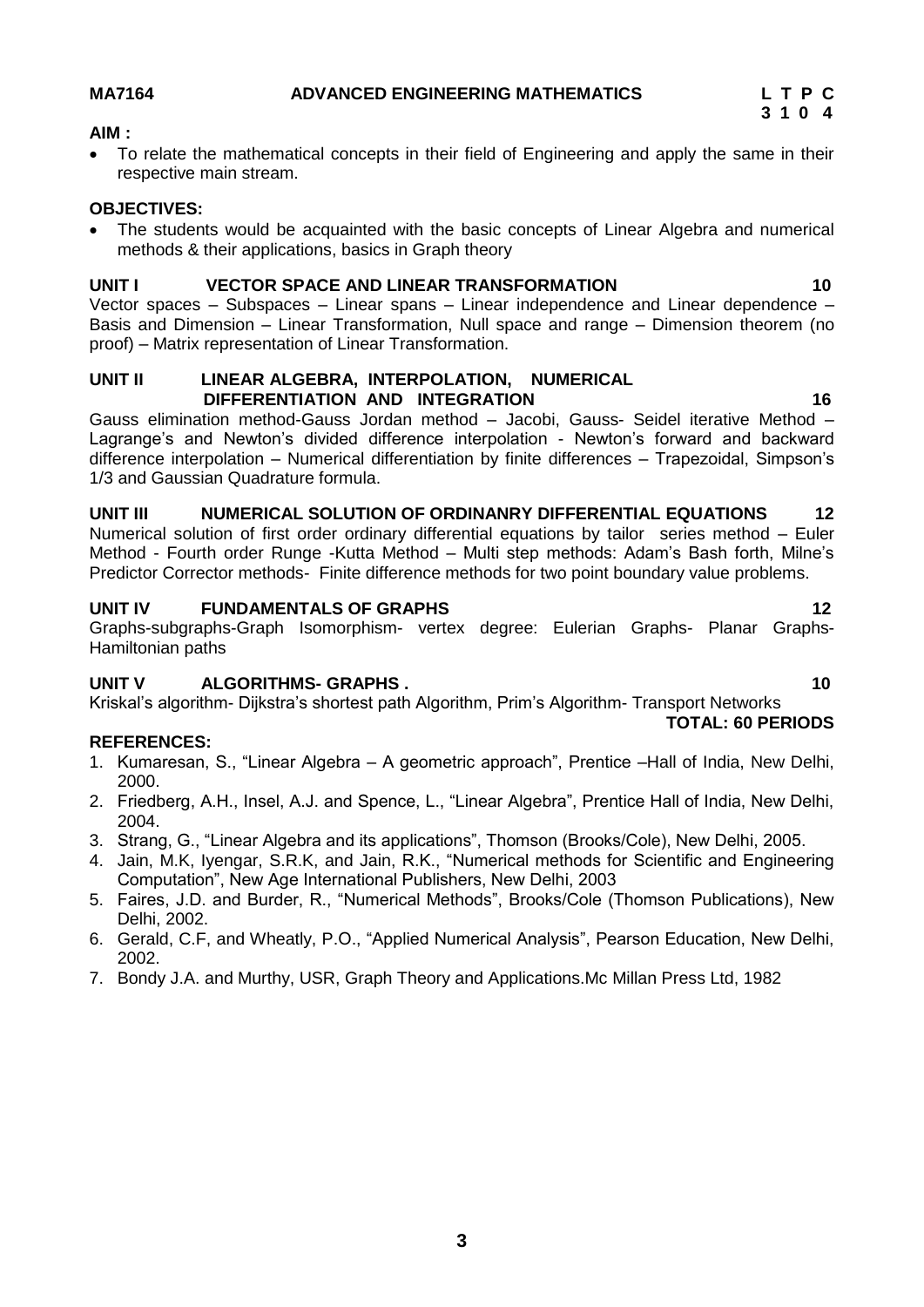### **MR7101 SENSORS AND ACTUATORS L T P C**

#### **AIM:**

 To impart knowledge on various types of sensors and transducers for Automation in Mechatronics Engineering.

#### **OBJECTIVES:**

- To study basic concepts of various sensors and transducers
- To develop knowledge in selection of suitable sensor for mechatronics systems
- To design suitable signal conditioning circuits for mechatronics systems.

#### **UNIT I INTRODUCTION 6**

Basics of Measurement – Classification of errors – Error analysis – Static and dynamic characteristics of transducers – Performance measures of sensors – Classification of sensors – Sensor calibration techniques – Sensor Output Signal Types

### **UNIT II MOTION, PROXIMITY AND RANGING SENSORS 9**

Motion Sensors – Brush Encoders, Potentiometers, Resolver, Encoders – Optical, Magnetic, Inductive, Capacitive, LVDT – RVDT – Synchro – Microsyn , Accelerometer.,– GPS, Range Sensors – RF beacons, Ultrasonic Ranging, Reflective beacons, Laser Range Sensor (LIDAR)

#### **UNIT III FORCE,MAGNETIC AND HEADING SENSORS 9**

Strain Gage, Load CellMagnetic Sensors –types, principle, requirement and advantages: Magneto resistive – Hall effect – Current sensor Heading Sensors – Compass, Gyroscope, Inclinometers

#### **UNIT IV OPTICAL, PRESSURE AND TEMPERATURE SENSORS 9**

Photo conductive cell, photo voltaic, Photo resistive, LDR - Fiber optic sensors - Pressure -Diaphragm, Bellows, Piezoelectric, Temperature – IC, Thermistor, RTD, Thermocouple,

### **UNIT V SIGNAL CONDITIONING 12**

Need for Signal Conditioning – DC and AC Signal conditioning – Filter and Isolation Circuits – Operational Amplifier Specifications, Characteristics and Circuits – Voltage and Current Amplifiers – Transmitting Circuits – Fundamentals of Data Acquisition System.

#### **REFERENCES:**

- 1. PatranabisD.,Sensor and Actuators, Prentice Hall of India (Pvt) Ltd. 2005.
- 2. Ernest O. Doeblin, Measurement system, Application and design, Tata McGraw Hill Publishing Company Ltd., Fiftieth Edition, 2004
- 3. Bradley D.A., and Dawson, Burd and Loader, Mechatronics, Thomson Press India Ltd., 2004
- 4. RenganathanS.,Transducer Engineering, Allied Publishers (P) Ltd., 2003.
- 5. Bolton W., Mechatronics, Thomson Press, 2003.

# **AIM:**

To impart knowledge of basic mechanical engineering to the students.

#### **OBJECTIVE:**

 To make the students to understand the concepts, design, construction and properties of mechanical elements and nachines.

### **TOTAL: 45 PERIODS**

# **MR7102 CONCEPTS IN MECHANISMS AND MACHINES L T P C 3 0 0 3**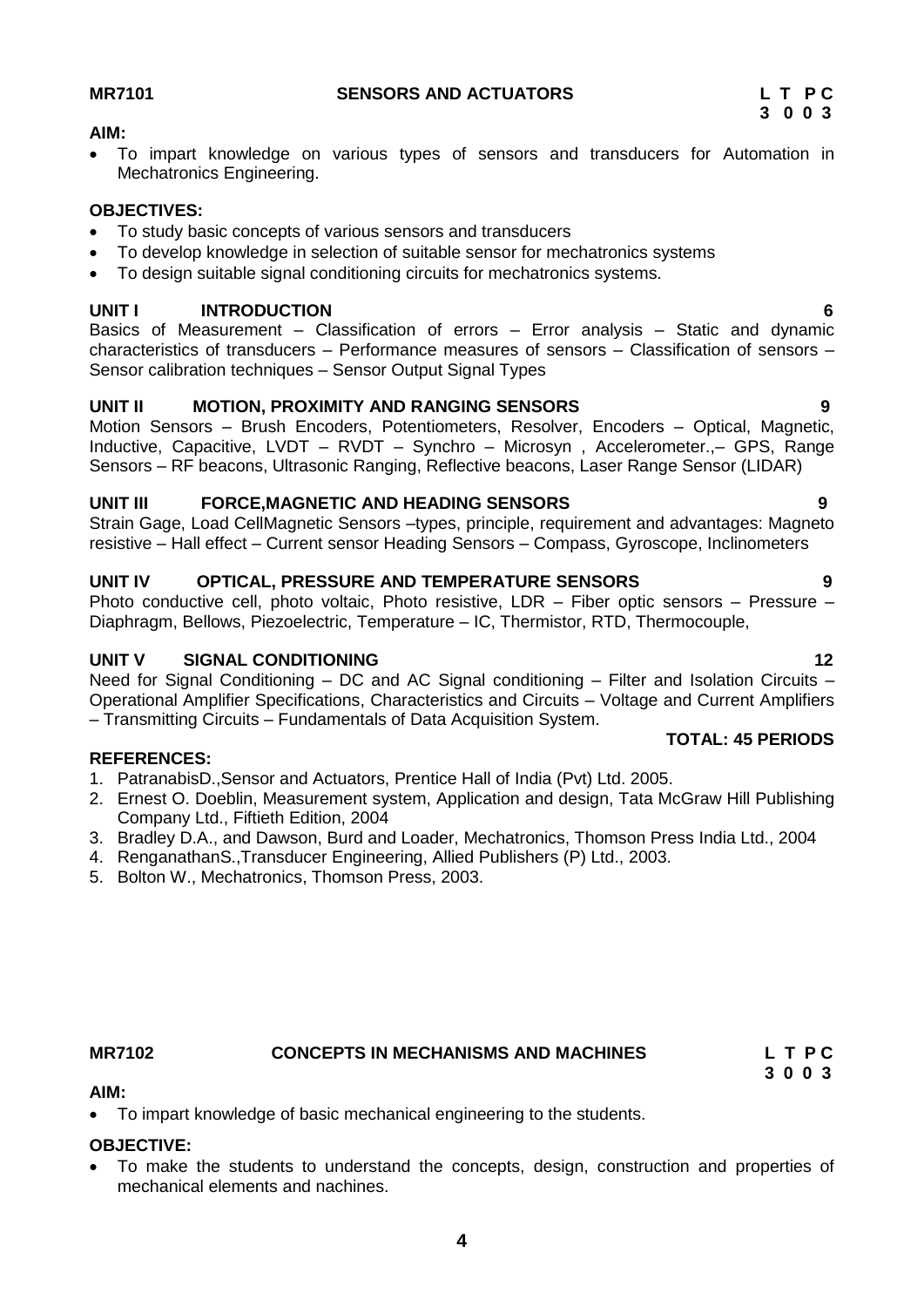# **UNIT I MECHANISMS 9**

Definition – Machine and Structure – Kinematic link, pair and chain – classification of Kinametic pairs – Constraint& motion - Degrees of freedom – Slider crank – Single and double – Crank rocker mechanisms – Inversions – applications. Kinematic analysis and synthesis of simple mechanisms – Determination of velocity and acceleration of simple mechanisms.

### **UNIT II FRICTION 12**

Types of friction – friction in screw and nuts – pivot and collar – thrust bearings – collar bearing – plate and disc clutches – belt (flat &vee) and rope drives – creep in belts – Jockey pulley – open and crossed belt drives – Ratio of tensions – Effect of centrifugal and initial tension – condition for maximum power transmission – basics of brakes, journal and rolling element bearings hydrostatic and aerostatic bearings – recirculating ball screw and nut assembly.

## **UNIT III GEARING AND CAMS** 9

Gear profile and geometry-nomenclature of spur and helical gears – law of gearing – interferencerequirement of minimum number of teeth in gears-gear trains-simple and compound gear trainsdetermination of speed and torque in epicyclic gear trains-Cam profile-different types of followers.

## **UNIT IV VIBRATION 9**

Free, forced and damped vibrations of single degree of freedom systems – force transmitted to supports – vibration Isolation – vibration absorption – torsional vibration of shafts – single and multirotor systems – geared shafts – critical speed of shafts.

## **UNIT V MACHINE TOOLS 6**

Machine tool construction-features – operations of lathe, milling machine, drilling machine – Drive system for machine tools – mechanical, hydraulic and electric stepped and variable speeds – spindle speeds and feed drives-linear and reciprocation motion generation.

# **REFERENCES:**

- 1. BansalDr.R.K."Theory of Machines" Laxmi Publications (P) ltd., New Delhi. 2011.
- 2. G.C.Sen . and A. Bhattacharya, "Principles of machine tools",New Central book Agency, 1999.
- 3. Joseph Edward Shigley, Charles R.Mischke, "Mechanical Engineering Design" Mcgraw Hill International Edition, 2008 .
- 4. Malhotra .D.R. and Gupta .H.C. "The Theory of machines" SatyaPrakasam, Tech. India Publications, 1989.
- 5. R.S.Khurmi and Gupta . " Theory of Machines" Eurasia Publishing House Pvt Ltd. 2012

### **AIM:**

 To understand the basics and working principles of electronic components and their applications

# **OBJECTIVE:**

 This course is intended for learning the Fundamentals, properties and applications of Electronic Components, Devices, analog circuits, digital circuits, test and measuring instruments.

# **UNIT I ELECTRONIC COMPONENTS AND DEVICES 12**

Resistors, Capacitors, Inductors, Transformers – types and properties,- Junction diodes, Zener diodes, Bipolar transistors, Field Effect transistors, Uni junction Transistors, MOS Devices, LEDs – Characteristics and applications; Thyristor Devices – SCR, DIAC, TRIAC, QUADRAC – operating mechanism, characteristics and applications.

 **TOTAL: 45 PERIODS**

#### <span id="page-4-0"></span>**MR7103 CONCEPTS IN ELECTRONICS ENGINEERING L T P C 3 0 0 3**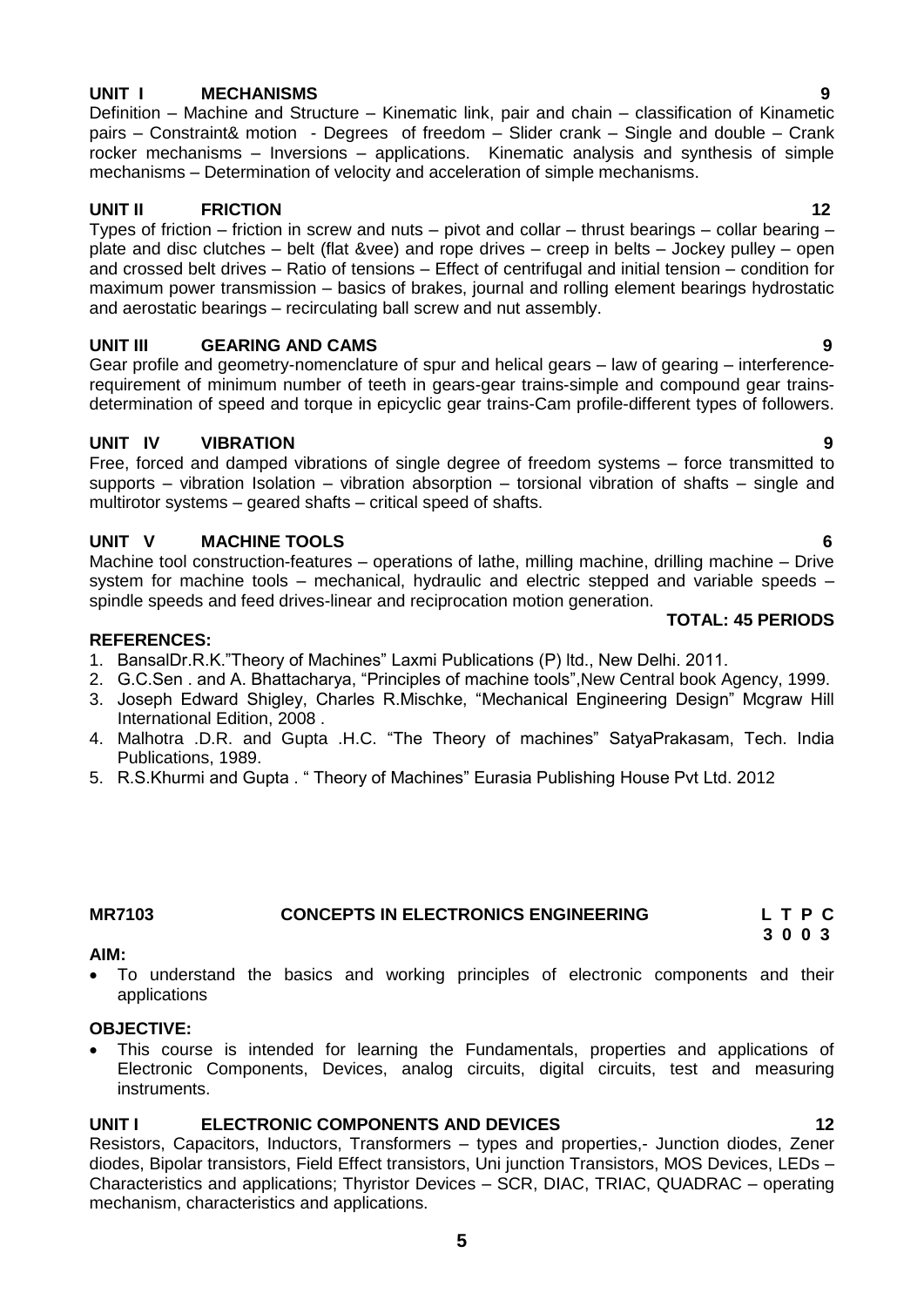### **UNIT II ANALOG ELECTRONICS 8**

Rectifiers and Filters; Regulated Power Supply – Switching Power Supplies, Thermal Considerations, Feedback and power amplifiers , Sine wave oscillators,

#### **UNIT III OPERATIONAL AMPLIFIERS AND APPLICATIONS 9**

Operational amplifiers – Principles, Specifications, characteristics and ,applications-. Arithmetic Operations, Integrator, Differentiator, Comparator, Schmitt Trigger, Instrumentation Amplifier, Active filters, Linear Rectifiers, Waveform Generators, D/A converters.

#### **UNITIV DIGITAL ELECTRONICS 10**

Number systems – Logic gates – Boolean algebra – Simplification of Boolean functions using Map method. Tabulation method – Combinational logic circuits: Full adder, Code Converters, Multiplexers, Decoders – Sequential logic circuits: Flip-flops, Counters, Shift registers – A/D Converters.

#### **UNIT V TEST AND MEASURING INSTRUMENTS 6**

Measurement of voltage, current ,frequency and power using Multi meters , oscilloscopes, recorders, data loggers, signal sources, counters, analyzers and printers.

#### **REFERENCES:**

- 1. Mill Man and Halkias ":Electron devices and circuits" McGraw-Hill 2004.
- 2. Jocob Mill Man, Micro electronics Digital and Analog circuits & Systems McGraw-Hill 2004.
- 3. Ray & Chaudary, Linear Integrated Circuits, New Age 2006.
- 4. Malvino & Leach, Digital Principals & application, TMH 2002.
- 5. Helfrick A.D and Cooper .W. D. " Modern Electronic Instrumentation and Measurements Techniques" Printice Hall 2008.

### **MR7104 DYNAMICS AND CONTROL SYSTEMS L T P C**

#### **AIM:**

 To understand dynamics, design and analysis of control systems to meet the desired specifications

#### **OBJECTIVE:**

 This course is intended for learning the all types of Control Systems and their modelling. With reference to mode controls, and determination of stability. In Time and Frequency domain. This course also discuss an example case study with reference to design of a servomotor

#### **UNIT I SYSTEM REPRESENTATION AND MODELLING 9**

Introduction and need for Control Systems with examples – Open loop and Closed loop systems – Transfer Function Model – State Space Model – Mathematical Modelling of Mechanical, Electrical, Pneumatic and Hydraulic systems – Block Diagram reduction – Signal flow graph.

#### **UNIT II DESIGN OF FEEDBACK CONTROL SYSTEM 9**

Feed back systems – Block Diagram – Definition of Process variable, Set-point, Manipulated variable and Final control element with examples – Characteristics of on-off, P, PI, PD and PID Controllers – Implementation issues of PID Controller – Modified PID Controller – Tuning of controllers.

#### **UNIT III TIME DOMAIN ANALYSIS 9**

Time response of First & Second order systems – Time domain specifications - steady state errors and error constants – Routh Hurwitz criterion – Root locus – Root locus approach to control system design – Lead, Lag, Lag-Lead Compensation using time domain analysis.

#### **TOTAL: 45 PERIODS**

# **3 0 0 3**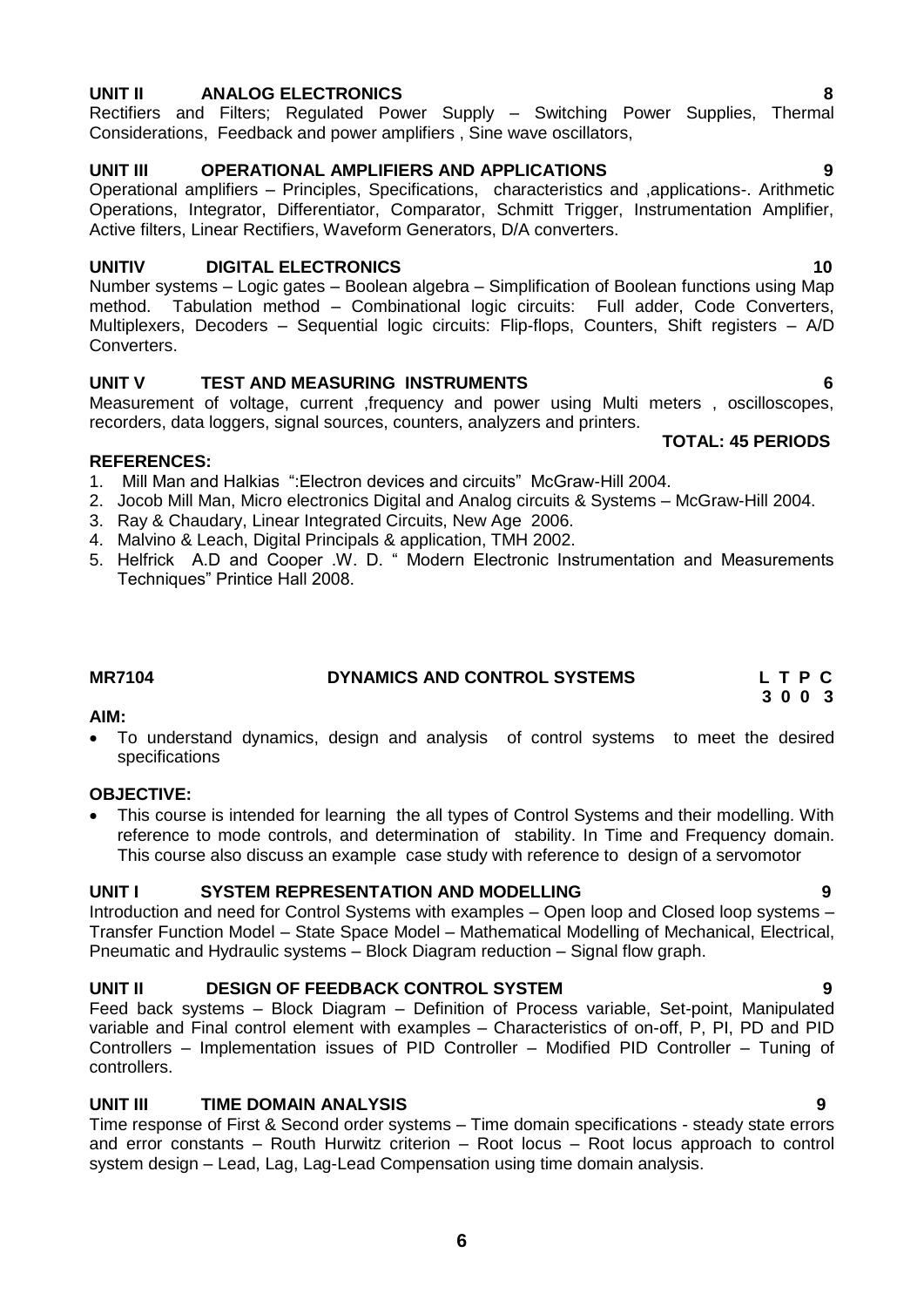### **UNIT IV FREQUENCY DOMAIN ANALYSIS 9**

Bode Plot – Polar Plot – Nyquist stability criterion – Stability analysis – Experimental determination of Transfer Functions – Control system design using Frequency domain analysis - Lead, Lag, Lag-Lead Compensation using frequency domain analysis.

## **UNIT V CASE STUDY ON CONTROL AND ANALYSIS OF SERVO MOTOR 9**

Servo motor – Mathematical Modelling of Servo Motor – Analysis of Servo motor system using Routh Hurwitz criterion, Root locus, Bode Plot, Polar Plot and stability analysis – Implementation of P, PI , PD and PID controllers for servo motor and analysis. **TOTAL: 45 PERIODS**

#### **REFERENCES:**

- 1. Kogata, "Modern Controls Engineering" Prentice Hall of India Pvt. Ltd., New Delhi, 2005.
- 2. B.C. kuo, "Automatic Control Systems", Prentice Hall of India Pvt. Ltd., New Delhi, 2004
- 3. I.J.Nagrath and Gopal. "Control system engineering", new age international (P) Ltd., 2006.
- 4. A. Nagoor Kani, "Control Systems", RBA publications (P) Ltd., 2007
- 5. M.Nakamura .S.Gata & N.Kyura, Mechatronic servo system control .Springer 2009.

### **MR7105 DRIVES AND CONTROLS FOR AUTOMATION L T P C**

#### **AIM**

To impart knowledge in the area of hydraulic , pneumatic electric actuators and their control.

### **OBJECTIVE:**

 To make the students to learn the basic concepts of hydraulic, pneumatics and electric drives and their controlling elements in the area of Mechatronics systems.To train the students in designing the hydraulics and pneumatic circuits using ladder diagram. And designing control circuits for electric drives.

#### **UNIT I FLUID POWER SYSTEM GENERATION AND ACTUATORS 8**

Need for automation, Classification of drives-hydraulic, pneumatic and electric –comparison – ISO symbols for their elements , Selection Criteria. Generating Elements**--** Hydraulic pumps and motor gears, vane, piston pumps-motors-selection and specification -Drive characteristics – Utilizing Elements-- Linear actuator – Types, mounting details, cushioning – power packs –accumulators

### **UNIT II CONTROL AND REGULATION ELEMENTS 7**

Control and regulation Elements—Direction, flow and pressure control valves--Methods of actuation, types, sizing of ports. spool valves-operating characteristics-electro hydraulic servo valves-Different types-characteristics and performance

### **UNIT III CIRCUIT DESIGN FOR HYDRAULIC AND PNEUMATICS 10**

Typical Design methods – sequencing circuits design - combinational logic circuit.design- cascade method - -Karnaugh map method-- Electrical control of pneumatic and hydraulic circuitsuse of relays, timers, counters, Programmable logic control of Hydraulics Pneumatics circuits, PLC ladder diagram for various circuits, motion controllers, use of field busses in circuits.

### **UNIT IV ELECTRICAL ACTUATORS 10**

D.C Motor--Working principle ,classification, characteristics, Merits and Demerits, Applications-AC Motor-- Working principle, Types, Speed torque characteristics, Merits and demerits, Applications Stepper motor- principle ,classification, construction. Piezo electric actuators – Linear actuators - Hybrid actuators – Applications

### **UNIT V ELECTRICAL DRIVE CIRCUITS 40**

DC Motors - Speed ,direction and position control using H-bridge under PWM mode**.** Control of AC motor drives – Need for V/ F drives – Energy saving AC drives. – Stepper Motor – Drive circuits for speed and position control, BLDC motor – Controller – Switched reluctance motor.

#### **TOTAL: 45 PERIODS**

 **3 0 0 3**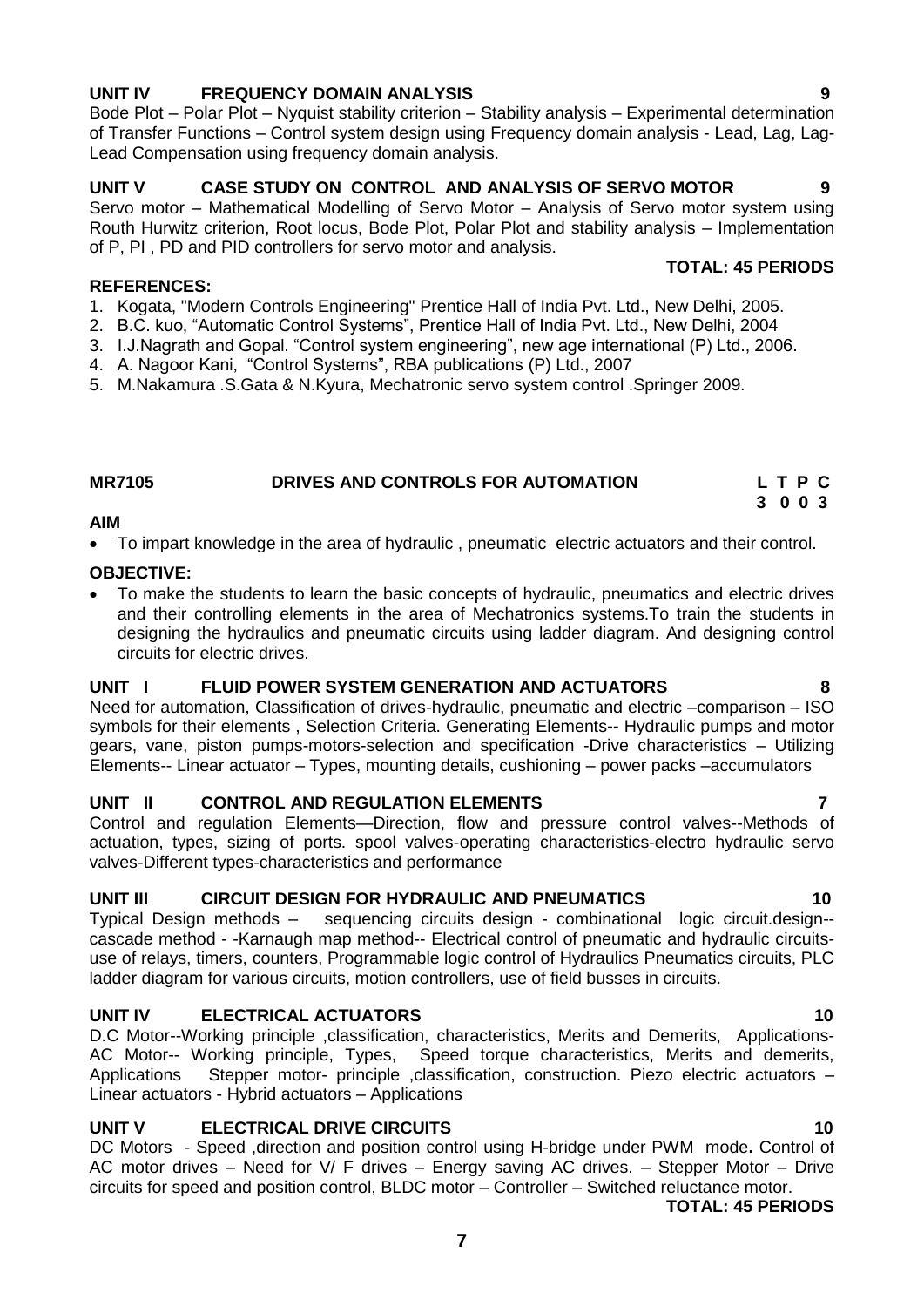#### **REFERENCES:**

- 1. Antony Esposito, Fluid Power Systems and control Prentice-Hall, 2006
- 2. Peter Rohner, Fluid Power logic circuit design. The Macmillan Press Ltd.,London, 1979
- 3. E.C.Fitch and J.B.Suryaatmadyn. Introduction to fluid logic, McGraw Hill, 1978.
- 4. W.Bolton, Mechatronics, Electronic control systems in Mechanical and Electrical Engineering Pearson Education, 2003.
- 5. Gopal K.Dubey, Fundamentals of electrical drives. Narosa Pubilcations, 2001

#### **MR7111 SENSORS, DRIVES AND CONTROL LAB L T P C**

# **0 0 4 2**

### **AIM**

 To impart knowledge in the area of sensor characterization, hydraulic , pneumatic electric actuators and their control with PC as a hardware for the controller.

#### **OBJECTIVES:**

- To make students get exposed to instrument control, data acquisition and motor control.
- To train the students in designing and practical implementation of hydraulics and pneumatic circuits using ladder diagram. And designing control circuits for electric drives.
	- 1. Familiarization of MATLAB, LABVIEW & VEE packages.
	- 2. Temperature & Optical transducers Characterization.
	- 3. Strain gage, Load cell and Torque transducer characterization & applications
	- 4. LVDT, Acoustics Ranging and Hall effect sensor applications.
	- 5. PC Interfacing of stepper motor Unipolar & Bipolar.
	- 6. Study of incremental optical encoders and DC brush motor characteristics & modeling.
	- 7. Power control of AC & DC motors.
	- 8. Operational Amplifier application circuits .
	- 9. Closed loop position and velocity control of a DC brush servo motor.
	- 10. Tuning of P, PI and PID controller using Simulink.
	- 11. Study of basic Hydraulics & Pneumatic component and circuits
	- 12. Simulation of sequential circuits using Pneumatic trainer kits.
	- 13. Study of electro pneumatic and electrohydraulic circuits.
	- 14. Study of electro pneumatic and electrohydraulic circuits using PLC.
	- 15. Simulation of Pneumatic and Hydraulics circuits using Automation studio.

#### **TOTAL: 60 PERIODS**

### **MR7201 INDUSTRIAL ROBOTICS L T P C**

 **3 0 0 3**

#### **AIM:**

 To impart knowledge in the area of mechanical design, sensors and programming of industrial robots.

#### **OBJECTIVE:**

 To make the students to learn about the mechanical design of robots, various sensors and its application in the area of industrial robotics.

#### **UNIT I INTRODUCTION 10**

Types of Industrial Robots, definitions – classifications based on work envelope – Generations configurations and control loops, co-ordinate system – need for robot – basic parts and functions – specifications.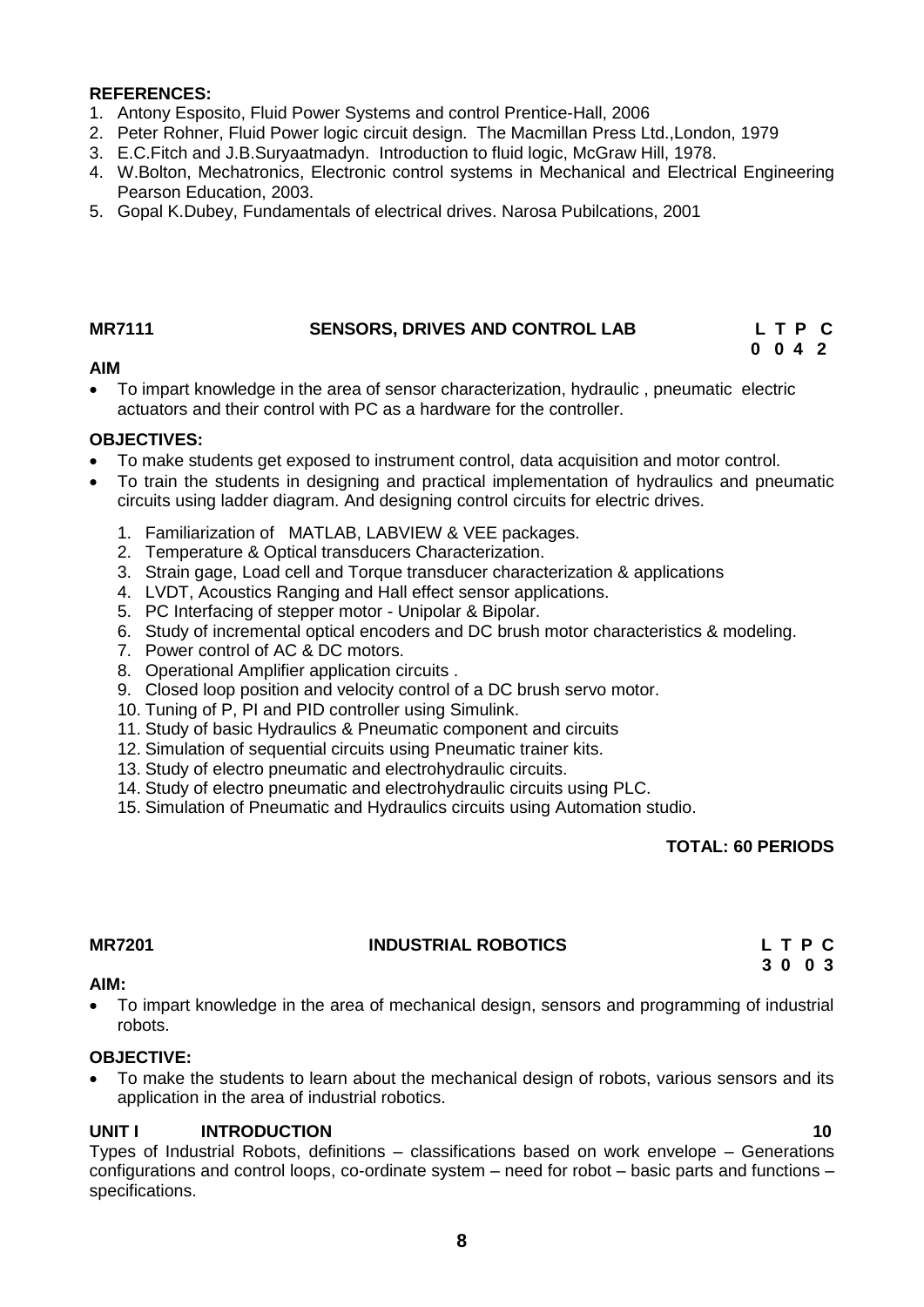# **UNIT II MECHANICAL DESIGN OF ROBOT SYSTEM 12**

Robot motion – Kinematics of Robot motion – Direct and Indirect kinematics Homogeneous transformations – linkages and joints – mechanism – method for location and orientation of objects – drive systems – end effectors – types, selection, classification and design of grippers – gripper force analysis.

# **UNIT III SENSORS 8**

Functions of Sensors – Position and proximity's sensing – tactile sensing – sensing joint forces – vision system – object recognition and image transformation – safety monitoring sensor systems – image analysis – application of image processing.

# **UNIT IV ROBOT PROGRAMMING & AI TECHNIQUES 8**

Types of Programming – Teach pendant programming – Basic concepts in A1 techniques – Concept of knowledge representations – Expert system and its components.

# **UNIT V ROBOTIC WORK CELLS AND APPLICATIONS OF ROBOTS 7**

Robotic cell layouts – Inter locks – Humanoid robots – Micro robots – Application of robots in surgery, Manufacturing industries, space and underwater.

# **REFERENCES:**

- 1. Groover.M.P. Industrial Robotics, technology, programming and application Mc-Graw Hill book and co. 2012
- 2. Fu.K.S , Gonzalac R.C ,Lee C.S.G, Robotics Control, sensing ,vision and intelligence, Mc-Graw Hill book co 2011.
- 3. Yoram Koren , Robotics, McGraw Hill 2006
- 4. Janakiraman P.A. Robotics and Image Processing, Tata McGraw Hill, 2002
- 5. Saeed B.Niku ,Introduction to Robotics , analyses , systems, applications, Prentice Hall Pvt Ltd. 2005

# **AIM:**

To impart knowledge on imaging, machine vision and its applications.

# **OBJECTIVES:**

 To understand and apply the basic concepts of optics in imaging. To learn the various hardware components of an imaging system for machine vision applications. To understand the various image processing and image analysis algorithms and the issues involved in applying them to various machine vision applications. To expose students to various applications of vision and challenges involved in each.

# **UNIT I INTRODUCTION 8**

Human vision – Machine vision and Computer vision – Benefits of machine vision – Block diagram and function of machine vision system implementation of industrial machine vision system – Physics of Light – Interactions of light – Refraction at a spherical surface – Thin Lens Equation

# **UNIT II IMAGE ACQUISITION 12**

Scene constraints – Lighting parameters – Lighting sources, Selection – Lighting Techniques – Types and Selection – Machine Vision Lenses and Optical Filters, Specifications and Selection – Imaging Sensors – CCD and CMOS, Specifications – Interface Architectures – Analog and Digital Cameras – Digital Camera Interfaces – Camera Computer Interfaces, Specifications and Selection – Geometrical Image formation models – Camera Calibration

#### **TOTAL: 45 PERIODS**

# **MR7202** MACHINE VISION L T P C  **3 0 0 3**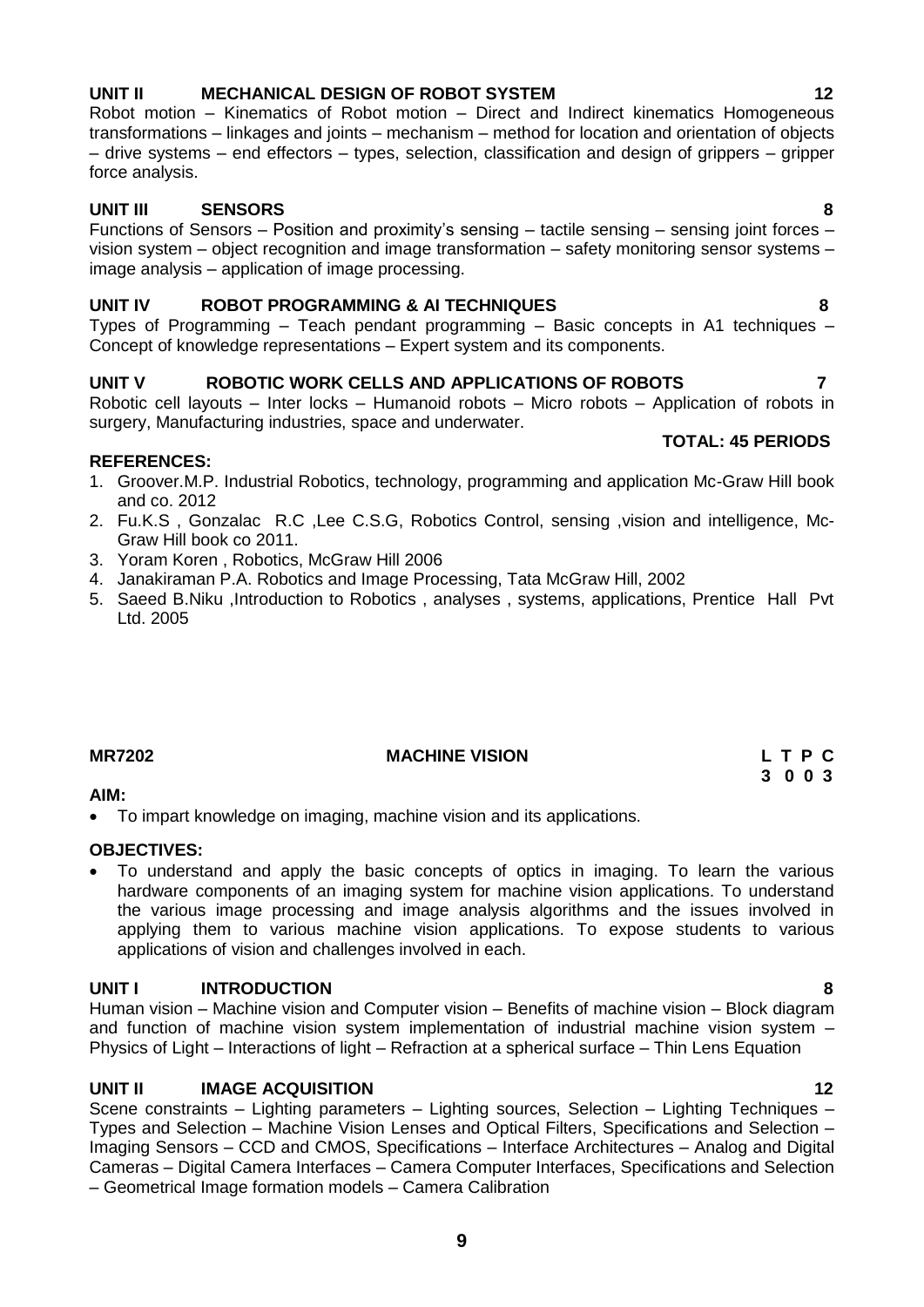#### **UNIT III IMAGE PROCESSING 10**

Machine Vision Software – Fundamentals of Digital Image – Image Acquisition Modes – Image Processing in Spatial and Frequency Domain - Point Operation, Thresholding, Gravscale Stretching – Neighborhood Operations, Image Smoothing and Sharpening – Edge Detection – Binary Morphology – Color image processing.

#### **UNIT IV IMAGE ANALYSIS 6**

Feature extraction – Region Features, Shape and Size features – Texture Analysis – Template Matching and Classification – 3D Machine Vision Techniques – Decision Making.

#### **UNIT V MACHINE VISION APPLICATIONS 9**

Machine vision applications in manufacturing, electronics, printing, pharmaceutical, textile, applications in non-visible spectrum, metrology and gauging,OCR and OCV, vision guided robotics – Field and Service Applications – Agricultural, and Bio medical field, augmented reality, surveillance, bio-metrics.

#### **REFERENCES**

- 1. EmanueleTrucco, Alessandro Verri, "Introductory Techniques For 3D Computer Vision", First Edition, 2009
- 2. Rafael C.Gonzales, Richard.E.Woods, "Digital Image Processing Publishers", Third Edition, 2007
- 3. Alexander Hornberg, "Handbook of Machine Vision", First Edition,2006
- 4. Eugene Hecht, A.R. Ganesan "Optics", Fourth Edition, 2001

#### **MR7203 MICROCONTROLLER AND PLC (PROGRAMMABLE LOGIC L T P C CONTROLLERS) 3 0 0 3**

#### **AIM:**

 To understand the programming interfacing and applications of various microcontrollers and programmable logic controller.

#### **OBJECTIVE:**

 This course is intended for learning the Introduction and Architecture of Microcontroller, Fundamentals of Assembly language Programming, Programming of Microcontroller and Interfacing of Microcontroller. This course is also gives the ideas of Fundamentals. Architecture and Operations of programmable logic controller, Problem solving using logic ladder diagrams and communication in PLCs.

#### **UNIT I INTRODUCTION TO MICRO CONTROLLER 8**

Microprocessors and Microcontrollers – CISC and RISC - Fundamentals of Assembly language Programming – Instruction to Assembler – C Programming for Microcontrollers – Compiler and IDE – Introduction to Embedded systems - Architecture 8051 family - PIC 18FXXX – family – Memory organization

#### **UNIT II PROGRAMMING OF 8051 MICROCONTROLLER 8**

Instruction set – Addressing modes – I/O Programming-Timer/Counter - Interrupts – Serial communication of 8051.

#### **UNIT III PROGRAMMING OF PIC18FXXX MICROCONTROLLER 8**

Instruction set – Addressing modes – I/O Programming-Timer/Counter - Interrupts – Serial communication,CCP, ECCP PWM programming of PIC18FXXX.

#### **UNIT IV PERIPHERAL INTERFACING 9**

Interfacing of Relays, Memory, key board, Displays – Alphanumeric and Graphic, RTC, ADC and DAC, Stepper motors and DC Motors, I<sup>2</sup>C, SPI with 8051 and PIC family

**10**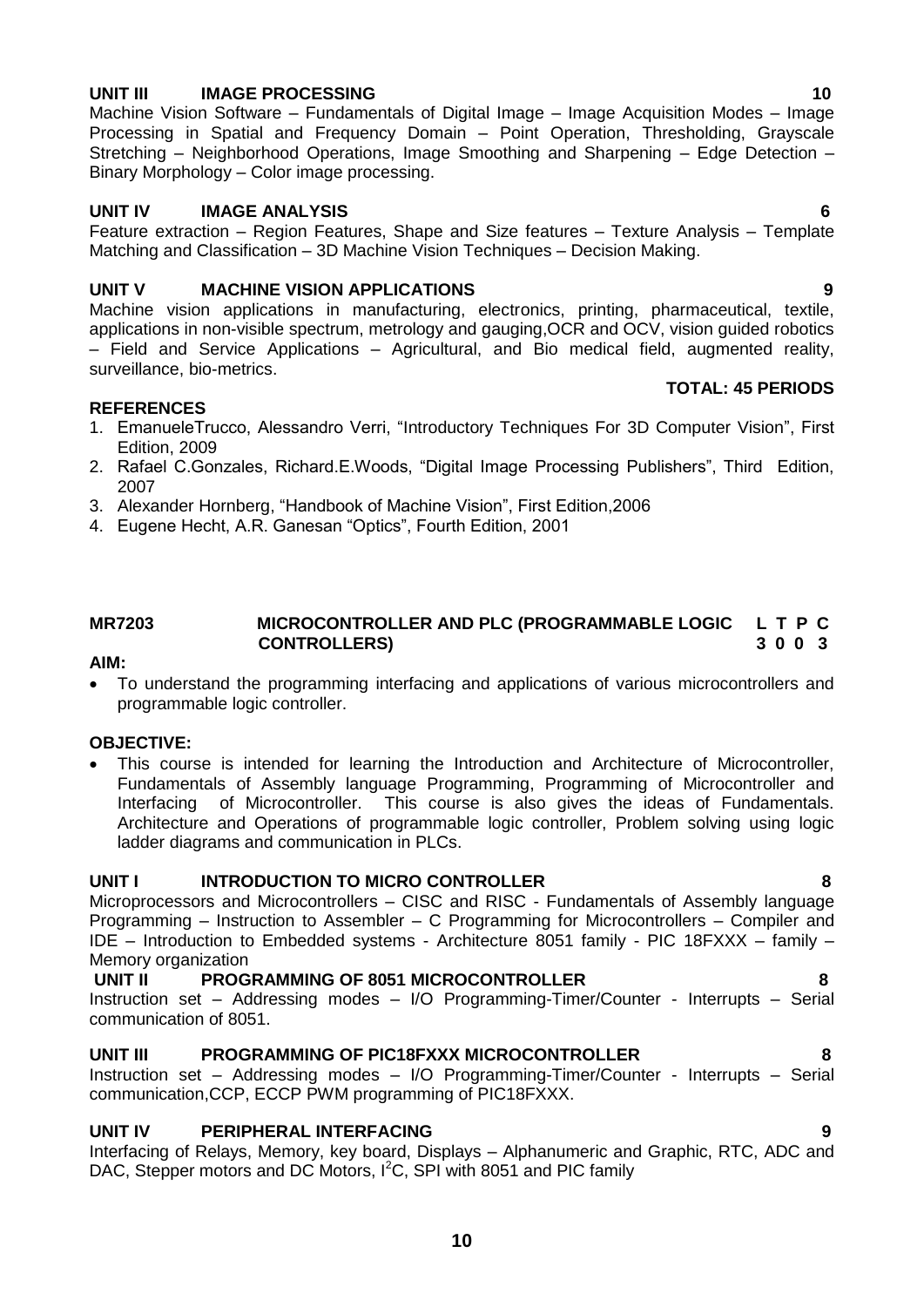# **UNIT V PLC PROGRAMMING** 12

Fundamentals of programmable logic controller  $-$  Functions of PLCs  $-$  PLC operations  $-$ Evaluation of the modern PLC – Memory– Selection of PLC – Features of PLC – Architecture – Basics of PLC programming – Developing Fundamental wiring diagrams – Problem solving using logic ladder diagrams – communication in PLCs – Programming Timers – Programming counters – Data Handling

#### **REFERENCES**

- 1. Muhammad Ali Mazidi and Janice GillispicMazdi, "The 8051 Microcontroller and Embedded Systems" Pearson Education, Inc 2006.
- 2. John B. Peatman, PIC programing, McGraw Hill International, USA, 2005.
- 3. John B. Peatman, Design with Micro controllers, McGraw Hill International, USA, 2005.
- 4. Kenneth J. Aylala, "The 8051 Micro controller, the Architecture and Programming applications":2003..
- 5. James W. Stewart, "The 8051 Micro controller hardware, software and interfaciung, regents Prentice Hall, 2003.
- 6. Frank D. Petro Zella, "Programmable logic controller" McGraw Hill Publications, 1998

#### **MR7204 DESIGN OF MACHINE ELEMENTS L T P C**

#### **AIM:**

• To impart the knowledge in the design of machine elements used in mechatronics systems.

#### **OBJECTIVE:**

 To make the students to learn and design of various machine elements used in mechatronics systems.

#### **UNIT I INTRODUCTION 9**

Introduction to national and international symbols- Engineering materials and their physical properties and applied to design- Selection of materials- Factors of safety in design- Dimensioning and detailing- Fitness and tolerance- Surface finish and machining symbols –Product development- Elementary concept of functional, aesthetic and form design- Principles of design optimization- Future trends- CAD.

### **UNIT II STATIC AND VARIABLE STRESSES 10**

Static and variable loading in machine elements- Stress concentration- Goodmen and soderberg method of design- Design of power transmission shafts- Subjected to torsion, bending and axial loads- Design of close coiled helical spring.

### **UNIT III** COUPLINGS AND GEAR 10

Design of couplings- Muff, Flange, Bushed and pin types- design of keys – Design of spur gears.

### UNIT IV DESIGN OF TRANSMISSION ELEMENTS 10

Belt drives- flat and V belt- Selection and specification- Principle of hydrodynamic lubrication -Design of journal bearings – Selection and specification of anti-friction bearings – Life rating of roller bearings.

### **UNIT V CAD MODELLING AND SIMULATION 6**

Simple machine elements in AUTOCAD – Modelling and simulation of simple mechanisms using ADAMS and CATIA.

**T= 15,TOTAL : 60 PERIODS**

**3 1 0 4**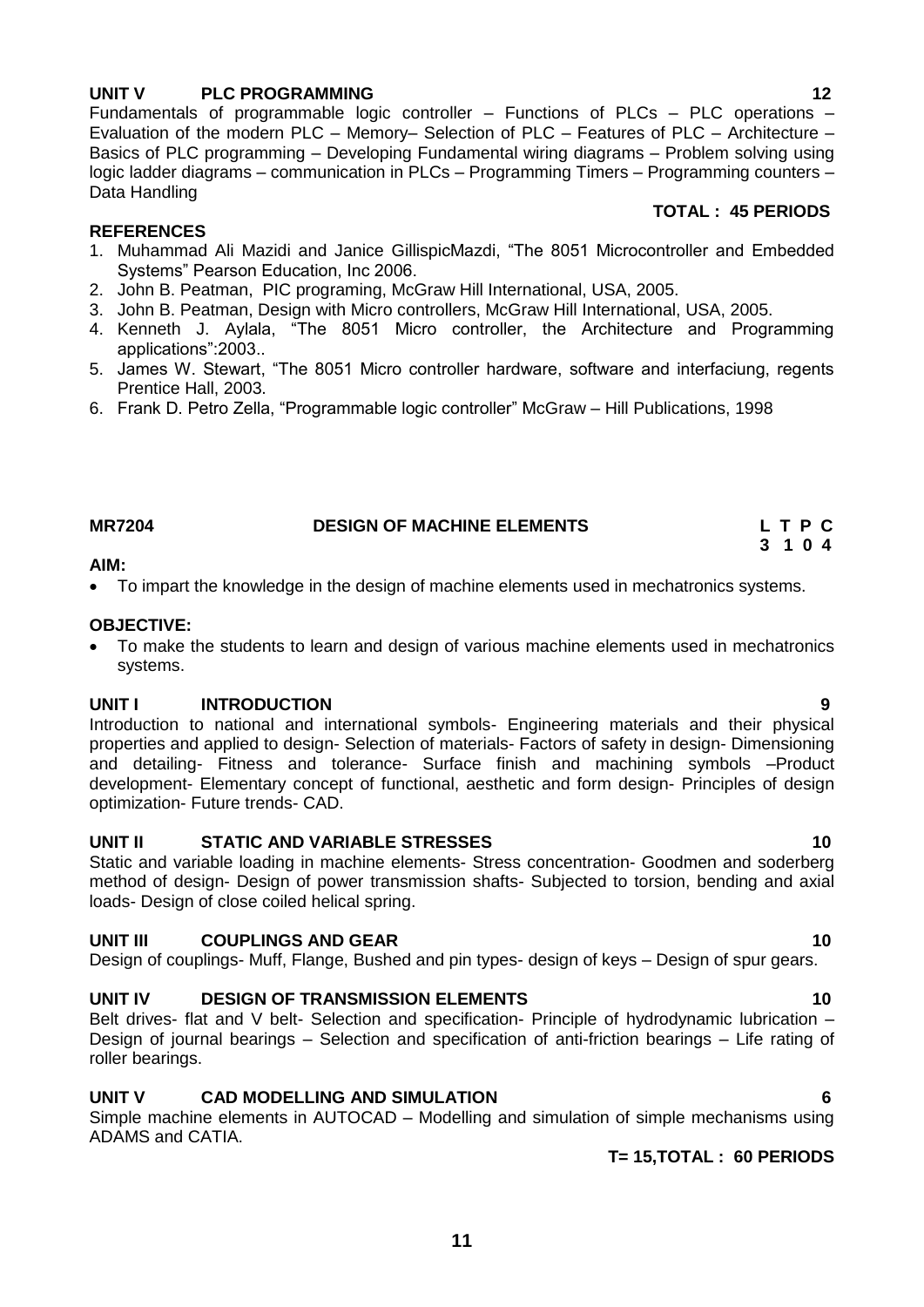#### **REFERENCES**

- 1. Khurmi R.S and Gupta J.K A text book of machine design, Eurasia Publishing House (P) Ltd, New Delhi, 2006.
- 2. Jain R.K., Machine design, Khanna Publishers,Delhi,2006.
- 3. Shigley J.E. Mechanical engineering design, McGraw-Hill BookCo.,Delhi,2004.
- 4. Spotts N.F. Design of machine elements, Prentice-Hall of India,2004.
- 5. PSG Design data Handbook, Kalaikhathir Publications, CBE 2002.

### **MR7211 AUTOMATION LAB L T P C**

 **0 0 4 2**

### **AIM**

 To impart knowledge in the area of microcontroller and PLC based automation, machine vision and robotics

#### **OBJECTIVES:**

- To make the students to learn the basic concepts of microcontrollers and its interfacing to various peripherals. To train the students in unconventional applications based on PLC. Expose students to machine vision applications such as inspection and gauging.To impart students the knowledge in robot modeling and simulation
	- 1. Assembly language programming and simulation of 8051 in Keil IDE.
	- 2. Assembly language programming and simulation of PIC 18FXXX, MPLAB IDE.
	- 3. Alphanumeric and Graphic LCD interfacing using X8051 & PIC18FXXX.
	- 4. Sensor interfacing with ADC to X8051 & PIC18FXXX.
	- 5. DAC & RTC interfacing to X8051 & PIC18FXXX.
	- 6. Timer, Counter and Interrupt program application for X8051 and PIC18FXXX.
	- 7. Step motor(uni polar & bipolar motor) and PWM servo motor control to interfacing with X8051.
	- 8. Printer interfacing of X8051 and PIC.
	- 9. UART serial programming in X8051 and PIC.
	- 10. Simulation of Ladder diagram program.
	- 11. Closed loop position control of DC brush servo motor using PLC, X8051µc & PIC 18FXXX.
	- 12. Vision based pallet inspection.
	- 13. Vision based Gear parameter measurement.
	- 14. Forward kinematics, Inverse kinematics & Trajectory planning for PUMA 560 and Stanford arm using Robotic toolbox for MATLAB.
	- 15. Simulation of planar and spatial mechanisms using ADAMS view.

**TOTAL: 60 PERIODS**

### **MR7001 VETRONICS L T P C**

**3 0 0 3**

#### **AIM:**

 To understand the design and specifications of various automotive, aircraft and marine electronic control systems.

#### **OBJECTIVE:**

 This course is intended for learning the Fundamentals of Automobile Engineering, Automotive applications of all types of sensors and actuators systems, avionics and marine electronics.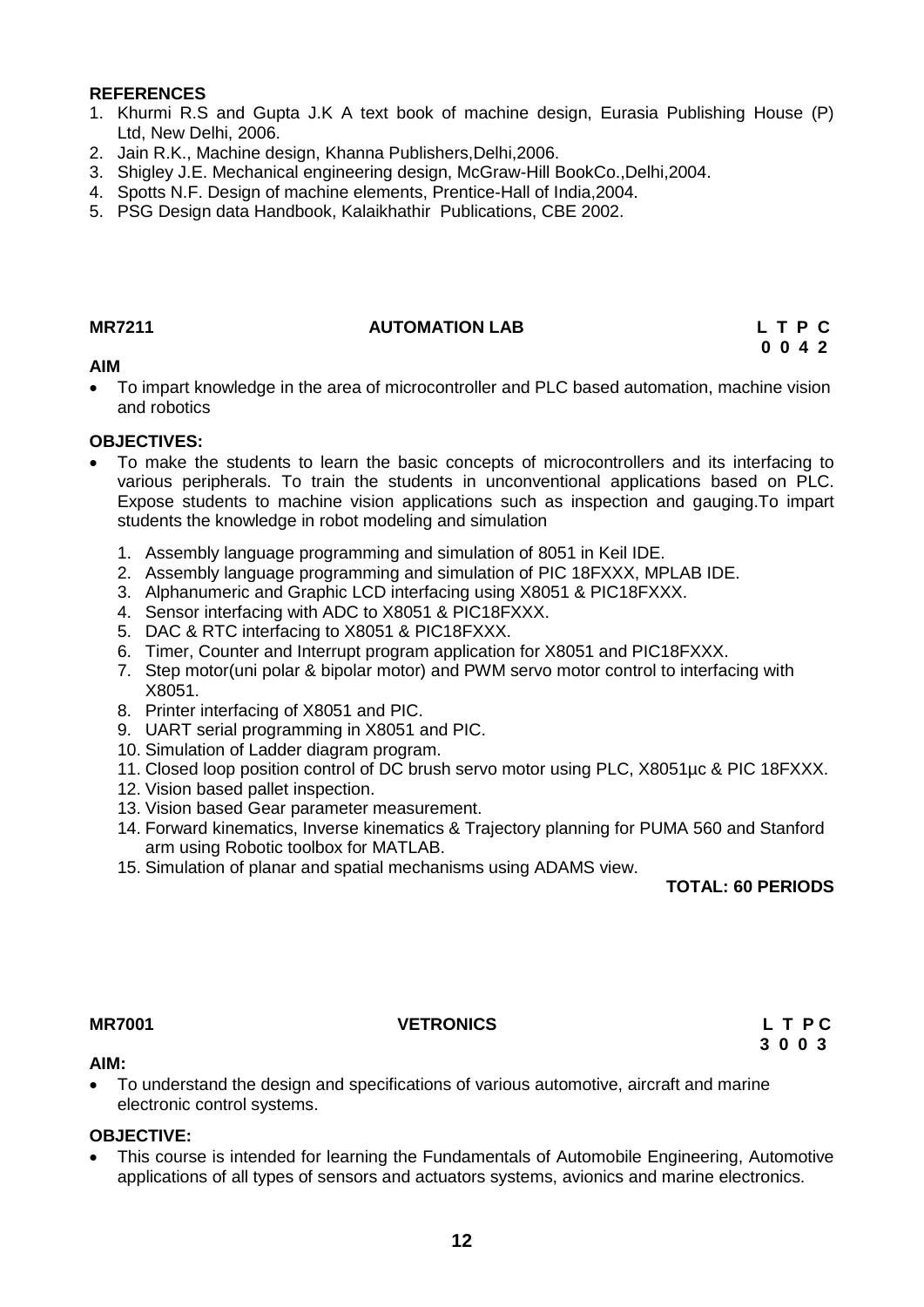# **UNIT I FUNDAMENTALS OF VEHICLE ENGINEERING 6**

Engine – Types – Modern Engines –Advanced GDI, Turbo-charged engines Transmissions, Chassis systems – Need for Avionics in Civil and Military aircraft and Space systems

#### **UNIT II AUTOMOTIVE ENGINE CONTROL, MONITORING AND DIOGNASTICS SYSTEMS** 9

Components of Electronic Engine Management– Engine control functions, Engine control modes, Fuel delivery systems, MPFI, Ignition Systems, Diagnostics – Compression Ignition Engines – Emission control Management – Hybrid Power Plants - BAS

#### **UNIT III AUTOMOTIVE TRANSMISSION AND SAFETY SYSTEMS 12**

Transmission control – Autonomous cruise control – Braking control, ABS – Traction control, ESP, ASR – Suspension control – Steering control – Stability control– Parking Assist Systems– Safety Systems,SRS, Blind Spot Avoidance – Auto transmission electronic control, Telematics,Automatic Navigation, Future Challenges

### **UNIT IV AIRCRAFT MECHATRONICS** 12

Fundamentals - components of an airplane and their functions - motions of a plane - Inertial Navigation – Sensors - Gyroscope- Principles , Gyro equations, Rate Gyros - Rate integration and free Gyro, Vertical and Directional Gyros, Laser Gyroscopes, Accelerometers.Direct reading compass, Types of actuation systems-Linear and non-linear actuation system, modeling of actuation systems, Performance testing equipments for sensors and actuation systems. measurement and control of Pressure , temperature fuel quantity, rpm, torque, engine vibration and power.Electrical Power requirement for Military and Civil standards.Satellite navigation - GPS -system description -basic principles -position and velocity determination

### **UNIT V MARINE MECHATRONIC SYSTEMS 6**

Basics of Marine Engineering – Marine Propulsion Mechatronics elements in ships, submarines, Variable Buoyancy Systems

#### **REFERENCES:**

- 1. William B. Ribbens, "Understanding Automotive Electronics  $-7<sup>th</sup>$  Edition, Butterworth, Heinemann Wobum, 2004..
- 2. Robert N Brady, Automotive Computers and Digital Instrumentation, Areston Book Prentice Hall, Eagle Wood Cliffs, New Jersey, 2000..
- 3. R.K. Jurgen, Automotive Electronics Handbook, McGraw Hill 2<sup>nd</sup> Edition, 2000
- 4. Collinson R.P.G. 'Introduction to Avionics', Chapman and Hall, 2002
- 5. Pallet, E.H.J. 'Aircraft Instruments & Integrated systems', McGraw-Hill, 2002
- 6. Myron Kyton, Walfred Fried, 'Avionics Navigation Systems', John Wiley& Sons,2000
- 7. Pallett, E.H.J. 'Aircraft instruments, principles and applications', Pitman publishing Ltd., London, 1995

#### **MR7002 MECHATRONICS ELEMENTS IN METROLOGY AND CNC L T P C 3 0 0 3**

#### **AIM:**

 To impart the knowledge in the area of metrology and CNC machine system and programming.

#### **OBJECTIVE:**

 This course is intended to expose the mechatronics elements in the modern mechanical measuring instruments and CNC system design and programming.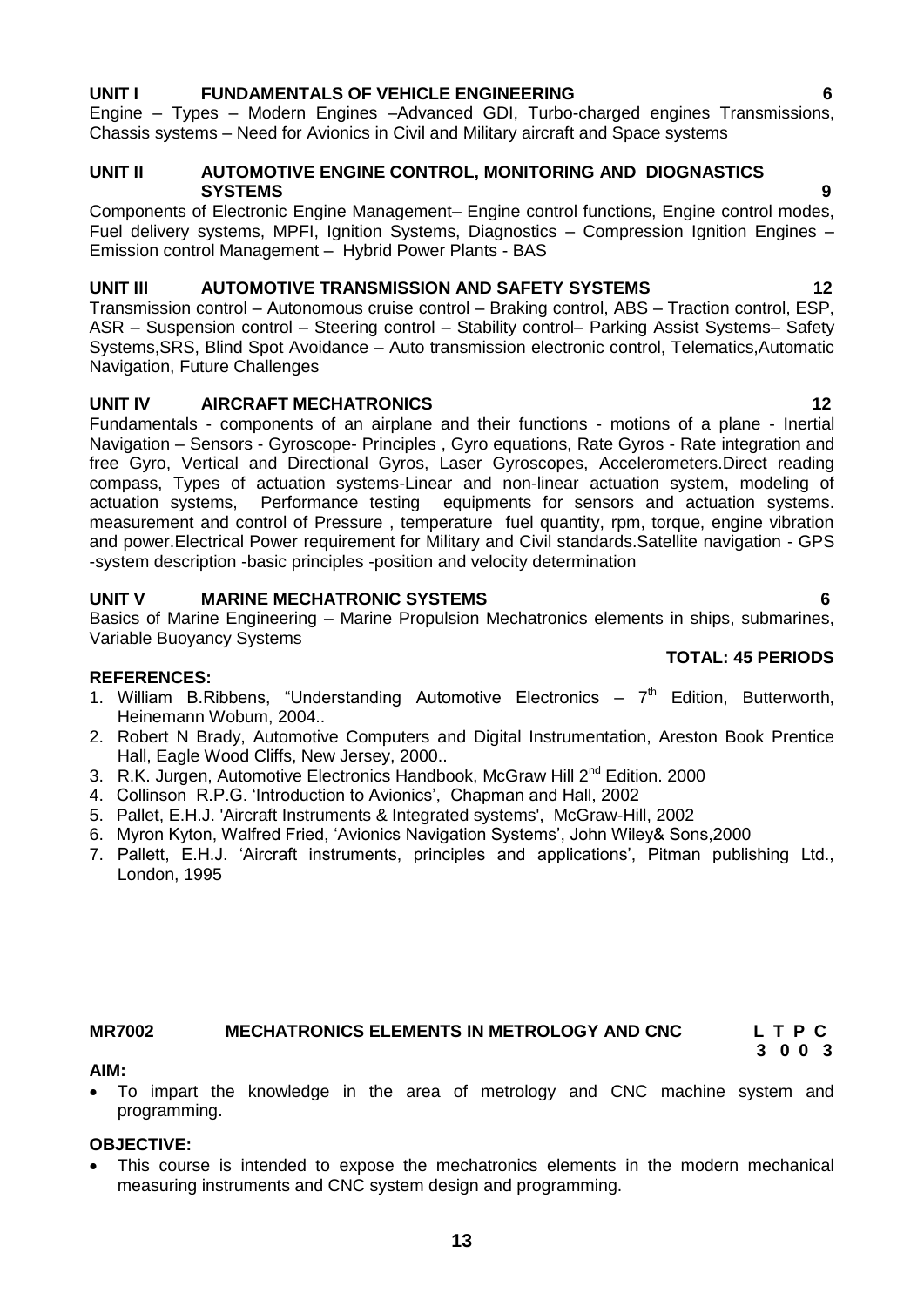# **UNIT I FUNDAMENTALS CONCEPTS IN METROLOGY 8**

Introduction to Metrology and Dimensional Metrology –Angular measurements,Form Measurement, Surface Roughness, Contour Measurements, Roundness,Tool wear measurement.

# **UNIT II INSTRUMENTS FOR DIMENSIONAL METROLOGY 42**

Digital Small Tool Instruments – Caliper, Micrometer, Height Gauge – Coordinate Measuring Machines, Types, Design and applications, Opto-electronic Devices for Measurement, Vision Measuring Systems, optical comparators Applications in on-line and in-process monitoring systems – 3D Surface roughness measuring instruments – Applications of LASER in Metrology,Roundness measurement,Laser interferometer in machine tool Inspection – use of laser in on-line Inspection – Laser micrometer – Laser Alignment telescope

# **UNIT III COMPUTER CONTROL OF MACHINES 8**

Classification of machine tools – types, functions and processes – Need for CNC in Machine Tools – CNC systems - configuration of the CNC system – interfacing – monitoring – diagnostics machine data - compensations for machine accuraciesOpen and closed loopcontrol Adaptive control - types, application and benefits - general configuration of adaptive control and function – reasons for process change - practical problems with adaptive control - example for feedback and adaptive control.

# **UNIT IV MECHATRONICS ELEMENTS IN CNC MACHINE TOOLS 9**

Guide ways and types - mechanical transmission elements - elements for rotary motion to linear motion - ball screw and types - roller screw and types - rack and pinion - various torque transmission elements - requirements of feed drives and spindle drive Types of positional control – Control of Spindle speed – Control of slide movementand velocity. Identification and gauging of work piece. Tool locking system - ball lock mechanism and contact pressure monitoring. Automatic tool changing system - types and benefits - tool magazine.

# **UNIT V CNC PROGRAMMING 8**

M/C axis identification –Primary and Secondary – Manual Programming – Turning and Milling Programming fundamentals –fixed cycles – subroutines and other Productivity Packages- CAPP and APT in programming. **TOTAL : 45 PERIODS**

# **REFERENCES:**

- 1. Groover . M.P , Automation ,and Computer Integrated Manufacturing , Prentice Hall Pvt Ltd 2010
- 2. Ulrich- Rembold, Armbruster and Ulzmann-" Interface technology for computer controlled manufacturing processes ",Marcel Dekker Pub. New York,1993
- 3. N RADHAKRISHNAN,P., Computer Numerical Control (CNC) Machines, New Central Book Agency, 1992.
- 4. Steave Krar and Arthur Gill, CNC Technology and Programming, McGraw-Hill Publishing Company , 1990.
- 5. Robert. G. Seippel, " Optoelectronics for technology and engineering ", Prentice Hall NewJersey,1989

### **MR7003 MECHATRONICS SYSTEM DESIGN L T P C**

 **3 0 0 3** 

### **AIM:**

To impart knowledge in the area of system design in an integrated approach.

# **OBJECTIVES:**

- To make the students to learn system modelling, system identification and simulation.
- To expose students to various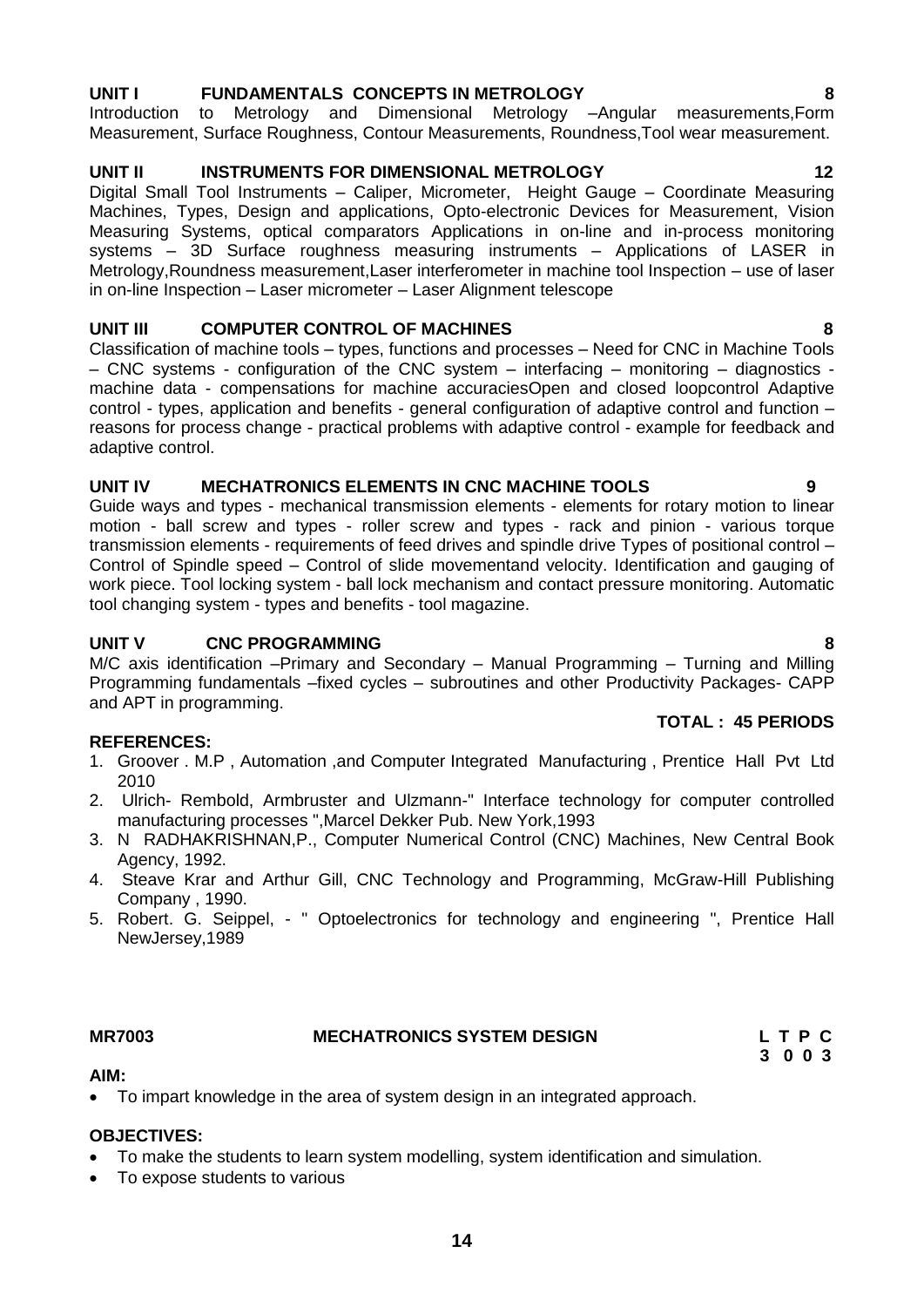#### **UNIT I INTRODUCTION 6**

Mechatronic systems – Key elements – Mechatronic design process – Application types – Interfacing issues – Man Machine Interfaces – Safety features – optimization of Mechatronic design – Fault diagnosis.

#### **UNIT II SYSTEM MODELLING AND IDENTIFICATION 12**

Mathematical models – Block diagram modelling – Analogy approach – Impedance diagrams – Models for Electrical, Mechanical, Electro-mechanical and Fluid systems – System Identification – Least square method – Closed loop identification – joint input/output identification – State estimators – Model Validation

#### **UNIT III** SIMULATION 10

Simulation basics – Probability concepts in simulation – Discrete event simulation – Simulation Methodology – Queuing system model components – Continuous system modelling – Monte Carlo simulation – Analysis of simulation results – Simulation life cycle.

#### **UNIT IV CASE STUDY ON BASIC SYSTEMS 8**

Mass-Spring-Oscillation and Damping system – Position Control of Permanent magnet DC motor using Hall sensor and optical encoder – Auto-control system for Green House Temperature – Transducer Calibration system – Strain Gauge Weighing system – Solenoid Force-Displacement Calibration system.

#### **UNIT V CASE STUDY ON ADVANSED SYSTEMS 8**

Automatic Washing Machine – Hard Drive control – Auto-focusing in Digital Cameras – Active suspension in vehicles – Visual Servoing models – Thermal cycle fatigue of a Ceramic plate – pH Control system – De- icing temperature control system – Skip control of a CD player – Simulation of Rocket thrust control – Time delay Blower.

#### **REFERENCES**

- 1. Devadas Shetty, Richard A.Kolkm, "Mechatronics system design, PWS publishing company, 2009.
- 2. Bolton, "Mechatronics Electronic control systems in mechanical and electrical engineering, 2<sup>nd</sup> edition, Addison Wesley Longman Ltd., 2009.
- 3. Brian morriss, "Automated manufacturing Systems Actuators Controls, sensors and Robotics", McGraw Hill International Edition, 2000.
- 4. Bradley, D. Dawson, N.C.Burd and A.J. Loader, "Mechatronics: Electronics in product and process", Chapman and Hall, London, 1999

#### **MF7016 NANO TECHNOLOGY L T P C**

### **AIM:**

 To inspire the students to expect to the trends in development and synthesizing of nano systems and measuring systems to nano scale.

#### **OBJECTIVES:**

- To expose the students to the evolution of Nano systems, to the various fabrication techniques.
- Also to impart knowledge to the students about nano materials and various nano measurements techniques.

#### **UNIT I OVER VIEW OF NANOTECHNOLOGY 6**

Definition – historical development – properties, design and fabrication Nanosystems, , working principle ,applications and advantages of nano system. Nanomaterials – ordered oxides – Nano arrays – potential health effects

**TOTAL: 45 PERIODS**

# **3 0 0 3**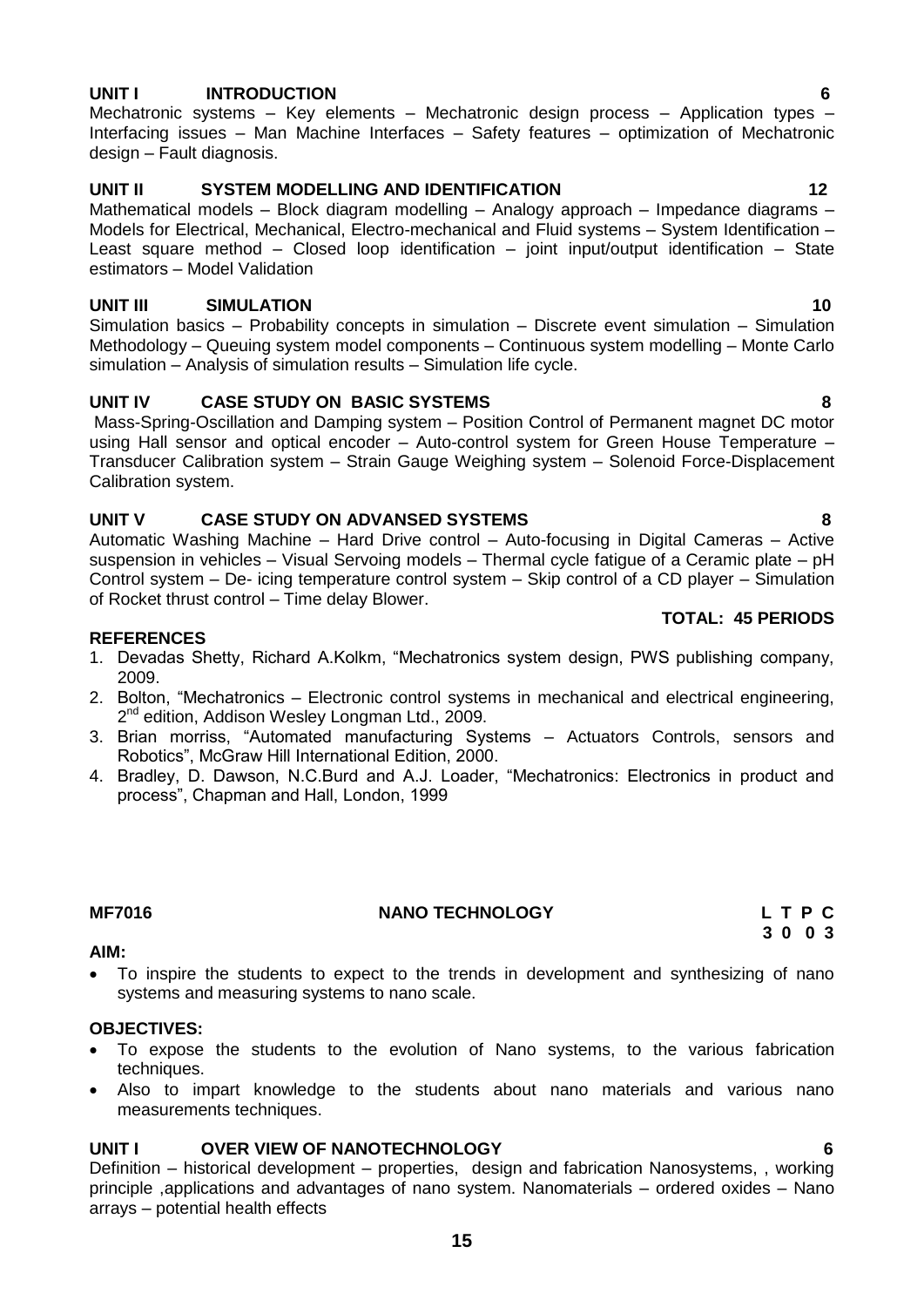# **UNIT II NANODEFECTS, NANO PARTILES AND NANOLAYERS 8**

Nanodefects in crystals – applications – Nuclear Track nano defects. Fabrication of nano particles – LASER ablation – sol gels – precipitation of quantum dots.Nano layers – PVD,CVD ,Epitaxy and ion implantation – formation of Silicon oxide- chemical composition – doping properties – optical properties

# **UNIT III NANOSTRUCTURING 8**

Nanophotolithography – introduction – techniques – optical – electron beam – ion beam – X-ray and Synchrotron – nanolithography for microelectronic industry – nanopolishign of Diamond – Etching of Nano structures – Nano imprinting technology – Focused ion beams - LASER interference Lithography nanoarrays –Near-Field Optics - case studies and Trends

# **UNIT IV SCIENCE AND SYNTHESIS OF NANO MATERIALS 12**

Classification of nano structures – Effects of nano scale dimensions on various properties – structural, thermal, chemical, magnetic, optical and electronic properties fluid dynamics –Effect of nano scale dimensions on mechanical properties - vibration, bending, fracture

Nanoparticles, Sol-Gel Synthesis, Inert Gas Condensation, High energy Ball Milling, Plasma Synthesis, Electro deposition and other techniques. Synthesis of Carbon nanotubes – Solid carbon source based production techniques – Gaseous carbon source based production techniques – Diamond like carbon coating. Top down and bottom up processes.

## **UNIT V CHARACTERIZATION OF NANO MATERIALS 11**

Nano-processing systems – Nano measuring systems – characterization – analytical imaging techniques – microscopy techniques, electron microscopy scanning electron microscopy, confocal LASER scanning microscopy - transmission electron microscopy, transmission electron microscopy, scanning tunneling microscopy, atomic force microscopy, diffraction techniques – spectroscopy techniques – Raman spectroscopy, 3D surface analysis – Mechanical, Magnetic and thermal properties – Nano positioning systems.

### **TOTAL: 45 PERIODS**

# **REFERENCES:**

- 1. Tai Ran Hsu, MEMS and Microsystems Design and Manufacture, Tata-McGraw Hill, New Delhi, 2002.
- 2. Fahrner W.R.,Nanotechnology and Nanoelectronics, Springer (India) Private Ltd., 2011.
- 3. Mark Madou , Fundamentals of Microfabrication, CRC Press, New York, 1997.
- 4. Norio Taniguchi, Nano Technology, Oxford University Press, New York, 2003
- 5. Mohamed Gad-el-Hak, MEMS Handbook, CRC press, 2006, ISBN : 8493-9138-5
- 6. Waqar Ahmed and Mark J. Jackson, Emerging Nanotechnologies for Manufacturing, Elsevier Inc.,2013,ISBN : 978-93-82291-39-8
- 7. Sami Franssila, Introduction to Micro fabrication , John Wiley & sons Ltd, 2004. ISBN:470- 85106-6
- 8. Charles P Poole, Frank J Owens, Introduction to Nano technology, John Wiley and Sons, 2003
- 9. Julian W. Hardner Micro Sensors, Principles and Applications, CRC Press 1993.

#### **MR7004 FUZZY LOGIC AND NEURAL NETWORKS L T P C**

 **3 0 0 3**

### **AIM**

 To understand the various types and applications of Fuzzy Logics and Artificial Neural Networks.

#### **OBJECTIVE:**

 This course is intended for learning the basic concepts, Operations and Principles of Fuzzy Logic, applications of various Fuzzy Logic systems, architecture and Taxonomy of Neural Networks. This course is also gives the ideas of ANN Architectures, Genetic Algorithms.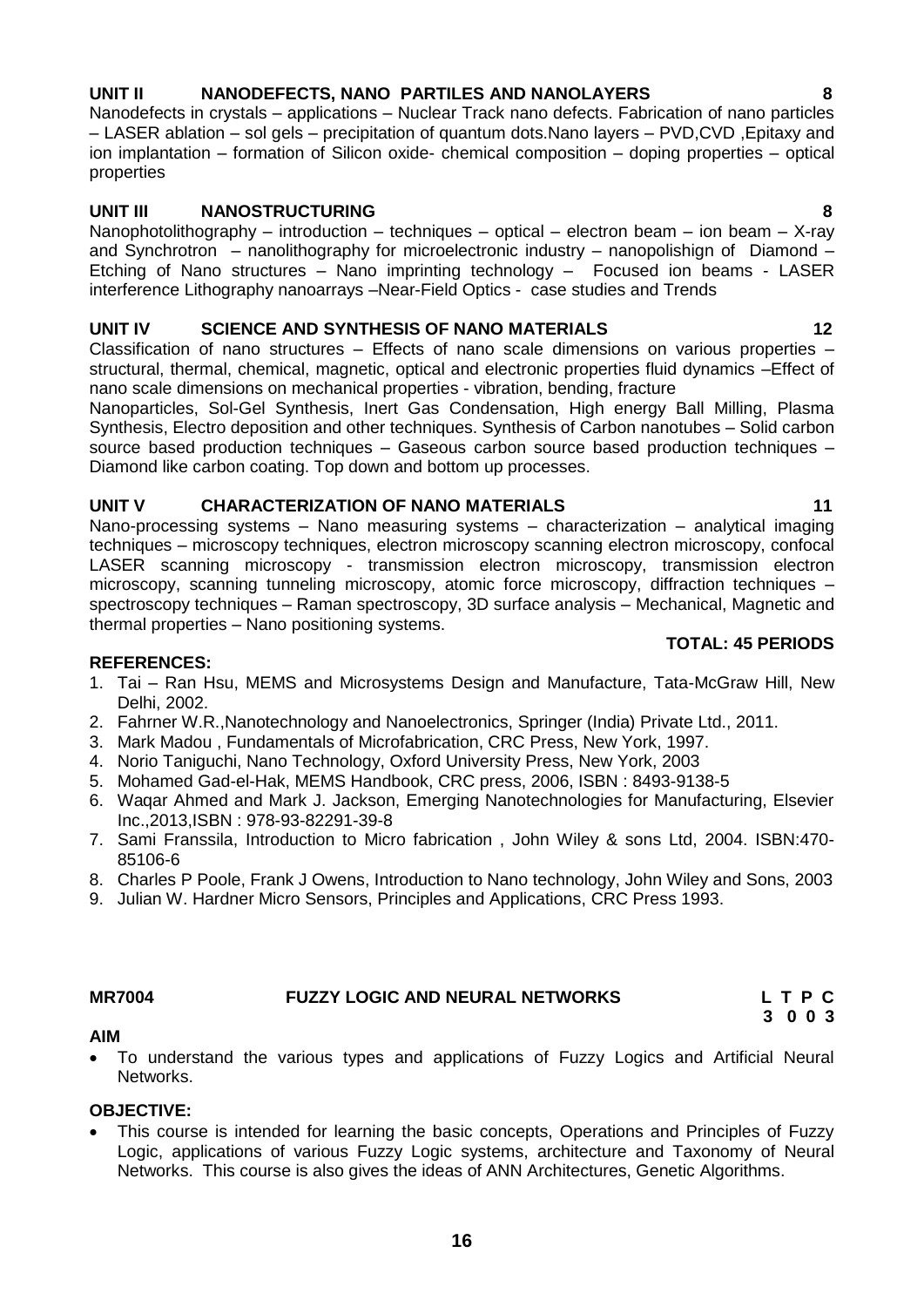# **17**

# **UNIT I INTRODUCTION TO FUZZY LOGIC 9**

Basic concepts in Fuzzy Set theory – Operations of Fuzzy sets – Fuzzy relational equations – Propositional, Predicate Logic – Inference – Fuzzy Logic Principles – Fuzzy inference – Fuzzy Rule based systems – Fuzzification and defuzzification – Types.

### **UNIT II FUZZY LOGIC APPLICATIONS 9**

Fuzzy logic controllers – Principles – Various industrial Applications of Fuzzy logic control – Adaptive Fuzzy systems – Fuzzy Decision making – Fuzzy classification – Fuzzy pattern Recognition – Image Processing applications – Fuzzy optimization.

### **UNIT III INTRODUCTION TO ARTIFICIAL NEURAL NETWORKS 9**

Fundamentals of Neural networks – Neural network architectures – Learning methods – Taxonomy of Neural Network Architectures – Standard back propagation Algorithms – Selection of various parameters – Variations.

## **UNIT IV OTHER ANN ARCHITECTURES 9**

Associative memory – Exponential Bidirectional Associative Memory – Adaptive Resonance Theory – Introduction – Adaptive Resonance Theory 1 – Adaptive Resonance Theory 2 – Applications – Kohen Self organizing maps – counter propagation networks – Industrial Applications.

## **UNIT V RECENT ADVANCES 9**

Fundamentals of Genetic Algorithms – Hybrid systems – Meta heuristic techniques like simulated Annealing, Tabu Search, Ant colony optimization, Perpetual self organizing, Artificial immune systems – Applications in Design and Manufacturing.

#### **REFERENCES:**

- 1. S. Rajasekaran, GA Vijayalakshmi Pai, 'Neural Networks, Fuzzy Logic and Genetic Algorithms', Prentice Hall of India Private Limited, 2003.
- 2. Klir, G.J. Yuan Bo, 'Fuzzy sets and Fuzzy Logic: Theory and Applications', Prentice Hall of India Pvt. Ltd., 2005.
- 3. Simon Haykin, 'Neural Networks A comprehensive foundation', Prentice Hall, 3<sup>rd</sup> Edition, 2004.
- 4. Laurene Fausett, 'Fundamentals of Neural Networks, Architectures, Algorithms and Applications, Prentice Hall, Englewood cliffs, 2000.

#### **MR7005 ADVANCED MICROCONTROLLER AND EMBEDDED SYSTEMS L T P C 3 0 0 3**

#### **AIM:**

To impart knowledge in the area of real time embedded system.

### **OBJECTIVE:**

 To teach and understand about the definitions, ARM Processor, high level language descriptions of software for embedded system.

### **UNIT I INTRODUCTION TO EMBEDDED SYSTEMS 6**

Definitions – Brief overview of micro-controllers - DSPs,-Typical classifications –Memory Devices and application scenarios of embedded systems.

### **UNIT II ARM 7 CORE 9**

Introduction about ARM 7 Processor- Internal Architecture – Modes of Operations – Register set – Instruction Sets – ARM Thumb -.Thumb State Registers – Pipelining \_ Applications.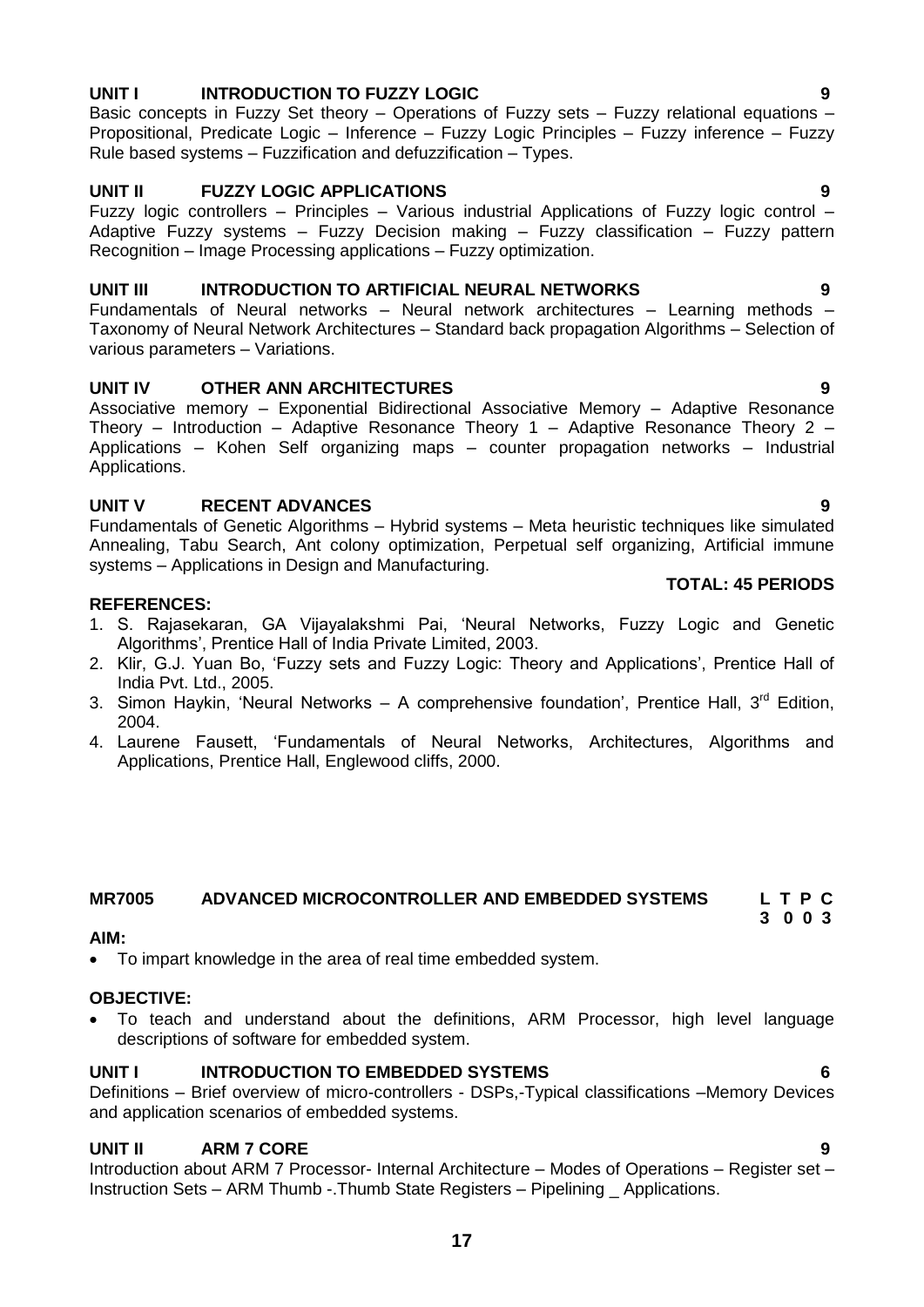#### **UNIT III ARM 9 CORE 6**

Introduction about ARM 9 Processor--DSP Processor—Sharc Processor -- Internal Architecture – Modes of Operations – Register set – Pipelining – AMBA - Applications.

### UNIT IV **REAL TIME MODELS, LANGUAGE AND OPERATING SYSTEMS** 15

Models and languages – State Machine and state tables in embedded design – High level language descriptions - Java based embedded system design – Petrinet models-Real time languages – The real time Kernel - OS tasks - Task Scheduling - kernel services – Real time languages and their features.

#### **UNIT V CASE STUDIES IN REAL TIME EMBEDDED SYSTEMS 9**

Specific examples of time-critical and safety-critical embedded systems - applications in automation - automotives – aerospace - medical and manufacturing.

#### **REFERENCES**

#### **TOTAL: 45 PERIODS**

- 1. Wayne Wolf, Computers as Components Principles of Embedded Computing System Design, Morgan Kaufmann Publishers 2009.
- 2. Ball S.R., Embedded microprocessor Systems Real World Design, Prentice Hall, 2006
- 3. C.M. Krishna, Kang G. Shin, Real Time systems, McGraw Hill 2009
- 4. Frank Vahid and Tony Givagis , Embedded System Design
- 5. Tim Wilmshurst, An Introduction to the design of small scale Embedded Systems.

#### **MR7006 MACHINE TOOL CONTROL AND CONDITION MONITORING L T P C 3 0 0 3**

#### **AIM:**

 To impart the knowledge in the area of machine tool control and condition monitoring in a mechatronics perspective.

#### **OBJECTIVE:**

 This course intends to expose students to various types of control systems in machine tools and the various methods of condition monitoring for tools used.

#### **UNIT I OVERVIEW OF AUTOMATIC CONTROL IN MACHINE TOOLS**

Open loop and closed loop system in machine tools- process model formulation-transfer functioncontrol actions-block diagram representation of mechanical pneumatic and electrical systems. Process computer - peripherals-Data logger-Direct digital control-Supervisory computer control.

#### **UNIT II DRIVE SYSTEMS AND FEED BACK DEVICES IN MACHINE TOOLS**

Hydraulic and Pneumatic drives, Electrical drives – A.C. Motor, D.C. Motor, Servo motor and Stepper motor. Feedback devices - Syncro, resolver, diffraction gratings, potentiometer, Inductosyn and encoders-application in machine tools.

### **UNIT III ADAPTIVE CONTROL AND PLC**

Adaptive control-types – ACC, ACO, Real time parameter estimation, Applications- adaptive control for turning, milling, grinding and EDM. Programmable logic controller-Functions-Applications in machine tools.

#### **UNIT IV VIBRATION, ACOUSTIC EMISSION / SOUND**.

Primary & Secondary signals, Online and Off-line monitoring. Fundamentals of Vibration, Sound, Acoustic Emission. Machine Tool Condition Monitoring through Vibration, Sound, Acoustic Emission, Case Studies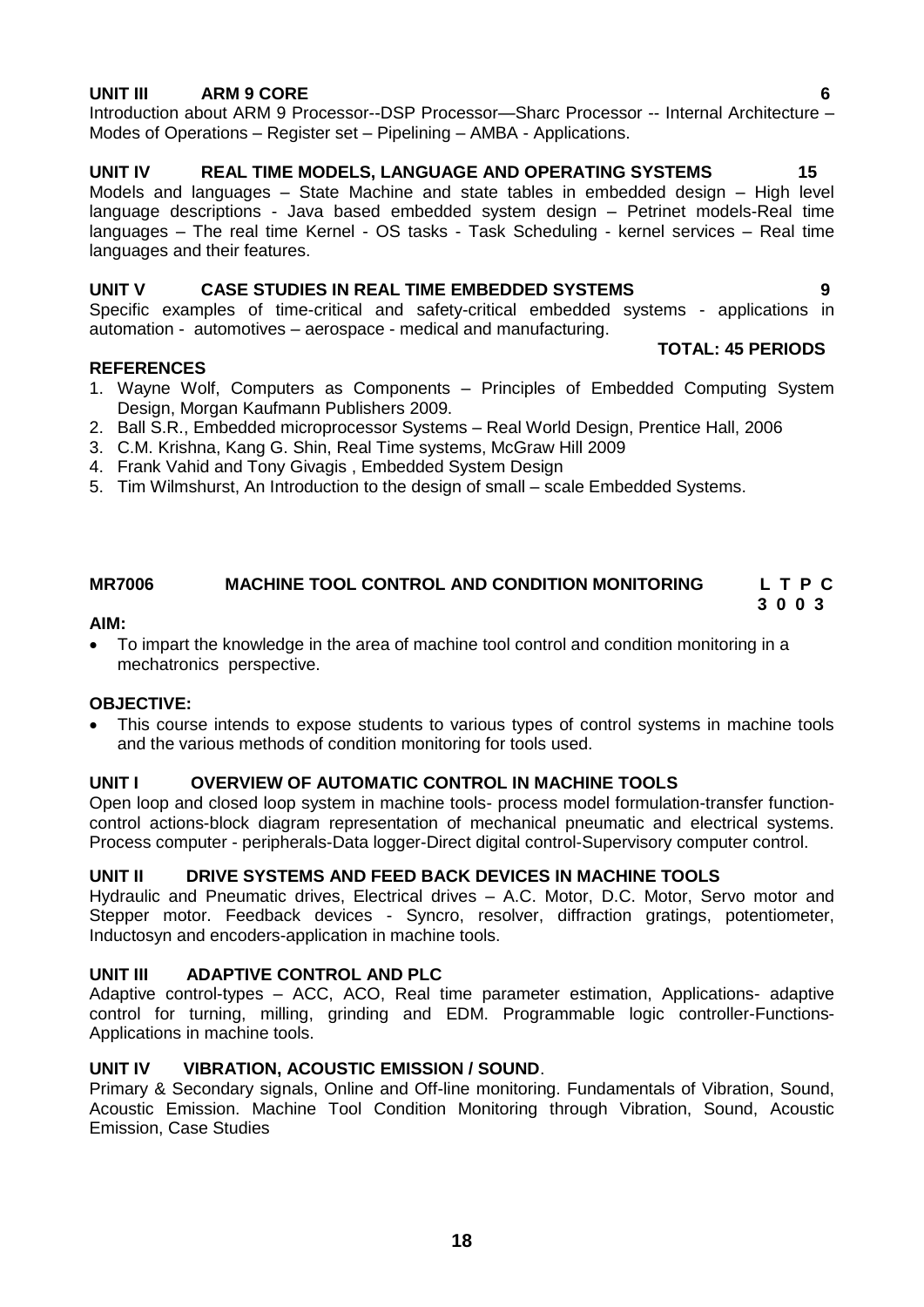### **UNIT V CONDITION MONITORING, THROUGH OTHER TECHNIQUES**

Visual & temperature monitoring, Leakage monitoring, Lubricant monitoring, condition monitoring of Lube and Hydraulic systems, Thickness monitoring, Image processing techniques in condition monitoring.

#### **TOTAL: 45 PERIODS**

#### **REFERENCES:**

- 1. MikellP.Groover, "Automation Production system and Computer Integrated Manufacturing", Prentice Hall of India Pvt. Ltd., 2010
- 2. Sushil Kumar Srivstava, "Industrial Maintenance Management" S.Chand & Company Ltd., New Delhi, 1998.
- 3. Manfred Weck, "Hand Book of Machine Tools" –Vol.3, John Wiley & Sons,1995 .

### **MR7007 ANALYTICAL ROBOTICS L T P C**

 **3 0 0 3**

#### **AIM:**

To impart knowledge in the advanced area of Robotics

#### **OBJECTIVES:**

 To teach the students about the kinematic arrangement of robots and its applications in the area of manufacturing sectors.

#### **UNIT I INTRODUCTION 8**

Definition, Types and Classifications of robots – control loops, controls and intelligence, specif degrees of freedoms, actuators and end effectors – grippers , force analysis, serial and parallel manipulators.

### **UNIT II ROBOT KINEMATICS 10**

Introduction – Representation of a rigid body – Mappings and Operators – Homogeneous transformation, position analysis - Forward Kinematics – Geometric Approach, Algebraic approach, Denvit–Hartenbers representations – Inverse Kinematics. Velocities -Differential motion and velocity of frames – Jacobian

#### **UNIT III ROBOT DYNAMICS AND TRAJECTORY PLANNING 10**

Lagrangeon mechanics, dynamic equations for single , double and multiple DOF robots – static force analysis of robots, Trajectory planning – Joint space, Cartesian space description and trajectory planning – third order, fifth order - Polynomial trajectory planning

#### **UNIT IV ROBOT PROGRAMMING & AI 9**

Types of Programming,– Teach Pendant programming – Requirement of Robot Programing Language ,Structure of Robot Programming Language – Offline Programming Systems – Basic concepts in AI techniques – Concept of knowledge representations and Inference – Robot Learning

### **UNIT V MODELLING AND SIMULATION 8**

Modeling and simulation of robotic joints,- position , velocity and acceleration analyses of simple mechanisms and robots, -synthesis of robots,- simulation of robot configuration.

#### **TOTAL: 45 PERIODS**

#### **REFERENCES**

- 1. Fu.K.S , Gonzalac R.C ,Lee C.S.G, Robotics Control, sensing ,vision and intelligence, Mc-Graw Hill book co 2011.
- 2. John J. Craig, Introduction to Robotics: Mechanics and Control, Third Edition.2008
- 3. Yoram Koren , Robotics, McGraw Hill 2006
- 4. Groover.M.P. Industrial Robotics, McGraw Hill International edition, 2004.
- 5. Saeed.B.Niku, 'Introduction to Robotics, Analysis, system, Applications', Pearson educations, 2002.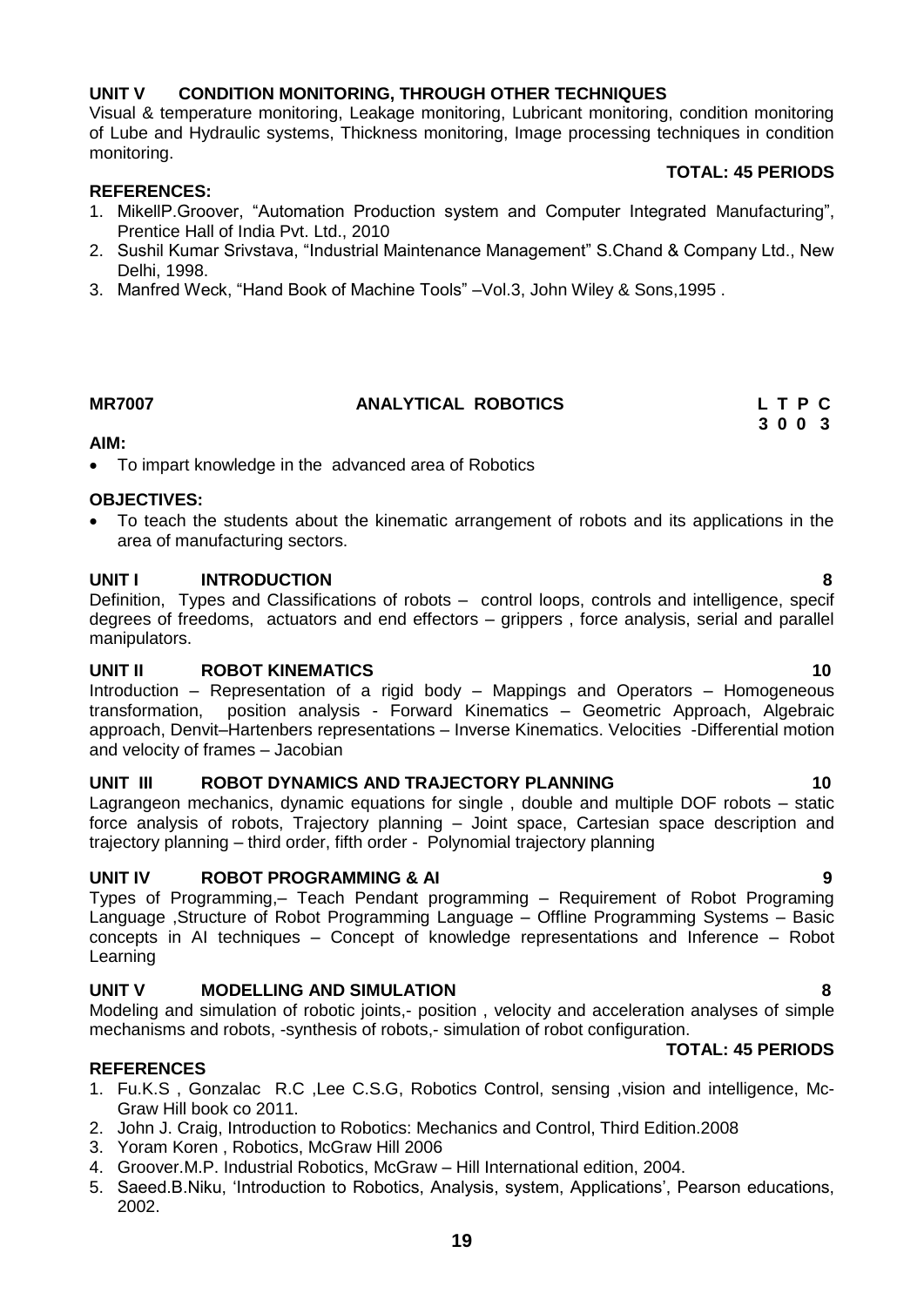#### **AIM:**

To impart knowledge in the area of 3D computer vision and its application to Robotics

#### **OBJECTIVES:**

- To understand the various fundamental mathematics behind computer vision algorithms
- To expose students to various 3D surface reconstruction algorithms.
- To impart knowledge on stereo vision and structure from motion.

#### **UNIT I BASIC CONCEPTS FOR COMPUTER VISION 6**

Sampling Theorem – Numerical Differentiation – Differential Geometry – Singular Value Decomposition – Robust Estimators and Model Fitting

#### **UNIT II IMAGE FORMATION AND CAMERA CALIBRATION 6**

Projective Geometry - Imaging through lenses and pin-hole – Basic Photometry – Basic model of imaging geometry – Ideal Camera – Camera with intrinsic parameters – Approximate camera models – Camera Calibration – Methods and Procedure

#### **UNIT III SURFACE RECONSTRUCTION TECHNIQUES 9**

Depth Perception in Humans, Cues – Shape from Texture, Shading, Focus, Defocus, Structured Light Reconstruction – Time of Flight Methods

#### **UNIT IV COMPUTATIONAL STEREO AND MOTION 12**

Computational Stereopsis – Geometry, parameters –correlation based methods, feature-based methods – Epipolar Geometry, eight point algorithm – Reconstruction by triangulation, scale factor and up to a projective transformation – Visual Motion – Motion field of rigid objects – Optical Flow – Estimation of motion field – 3D structure and motion from sparse and dense motion fields – Motion based segmentation.

### **UNIT V ROBOT VISION 12**

Visual Tracking – Kalman Filtering and Sequential Monte Carlo – Visual SLAM, solutions, EKF-SLAM, FastSLAM – 3D SLAM – Advanced Visual Servoing, hybrid visual servo, partitioned visual servo.

### **REFERENCES**

- 1. Eugene Hecht, A.R. Ganesan "Optics", Fourth Edition, 2001.
- 2. EmanueleTrucco, Alessandro Verri, "Introductory Techniques For 3D Computer Vision", First Edition, 1998.
- 3. Boguslaw Cyganek, J. Paul Siebert, An Introduction To 3D Computer Vision Techniques And Algorithms, First Edition, 2009.
- 4. Yi Ma, Jana Kosecka, Stefano Soatto, Shankar Sastry, An Invitation to 3-D Vision From Images to Models, First Edition, 2004.

#### **MR7009 ADVANCED CONTROL SYSTEMS**

|  | LTPC |  |
|--|------|--|
|  | 3003 |  |

#### **AIM:**

To impart knowledge on advanced techniques in control engineering.

# **OBJECTIVES:**

 To introduce various control algorithms and their implementations To expose students to the state space representation and its analysis. To introduce non-linear systems and their control. To impart knowledge on advanced control techniques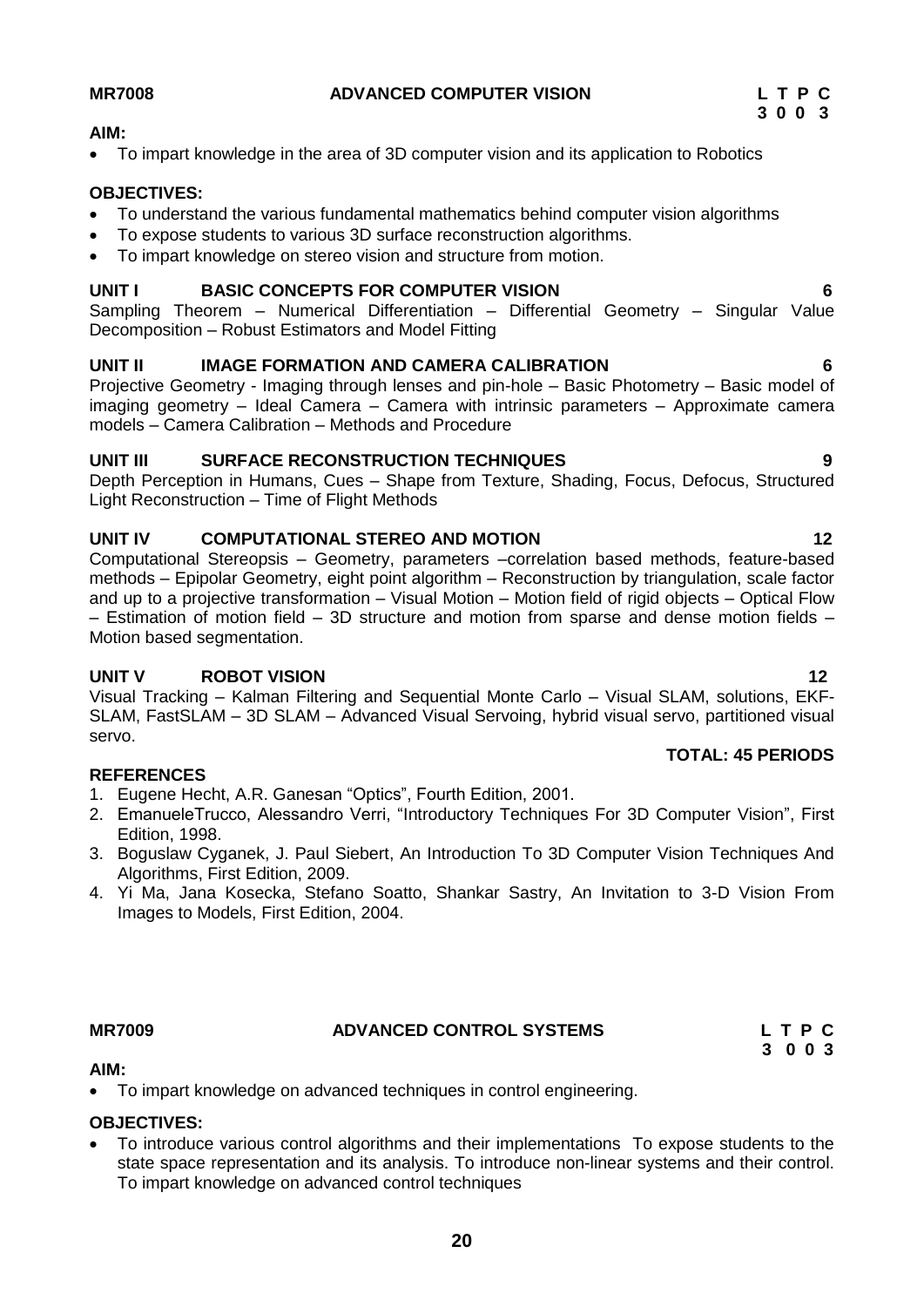# **UNIT I CONVENTIONAL CONTROL SYSTEM DESIGN 12**

Review of feedback systems and design of PID Controllers - Electronic PID controller – Digital PID algorithm – Auto/manual transfer - Reset windup – Practical forms of PID Controller - Evaluation criteria – IAE, ISE, ITAE and  $\frac{1}{4}$  decay ratio – Tuning using Process reaction curve method, Continuous cycling method and Damped oscillation method – pole placement – Lamda tuning.

#### **UNIT II ENHANCEMENT TO SINGLE LOOP CONTROL 8**

Feed-forward control – Ratio control – Cascade control – Inferential control – Split-range – override control–- selective control –Auto tuning.

#### **UNIT III STATE SPACE ANALYSIS 9**

Concepts of state variable and state model – State space to Transfer function and Transfer function to State space modes – Solving time invariant state equation – Controllability – Observability – State Observers – Design of control systems with observers.

#### **UNIT IV NONLINEAR SYSTEMS AND CONTROL 10**

Non-linear Systems – Common physical nonlinearities – Linearization of Nonlinear systems – Phase portrait analysis – Isocline method – Liapnov's stability concept – Popov criterian – Kalman algorithm.

#### **UNIT V CONTROL METHODS 6**

Adaptive Control – Optimal Control – Robust Control – Model Predictive Control – Multivariable Control systems.

#### **REFERENCES:**

- 1. K.Ogata, :modern controls engineering " Prentice Hall of India Pvt. Ltd., New Delhi, 2008..
- 2. I.J.Nagrath and Gopal. "Control system engineering", new age international (P) Ltd., 2006.
- 3. M. Gopal, " Control Systems priniciples and Design" Tata MV Graw Hill Publishing Ltd, 2003.
- 4. Bequette, B.W., "Process Control Modeling, Design and Simulation", Prentice Hall of India, 2004.
- 5. Automatic Control System: George J. Thaler Brown, Jaico Publications 2002
- 6. Nonlinear Systems: Hasan A. Khalil, Printece Hall of India 2002

# **MR7010 PC BASED AUTOMATION**

#### **AIM:**

To impart knowledge on architectural information about PC as a hardware for controllers.

#### **OBJECTIVES:**

 To expose students to various communication protocols in PC standard for test, measurement and automation. To impart knowledge on the fundamentals of data acquisition systems and theory and structure of programming languages.

#### **UNIT I COMPUTER BASICS AND COMMUNICATION PROTOCOLS 7**

Basic Computer Architecture – Components of a PC – Serial and Parallel Communications - Parallel port – OSI Model – RS232, USB, ISA, PCI, PXI, PCI Express, GPIB Protocols.

#### **UNIT II NETWORK PROTOCOLS 7**

LAN, WAN and MAN Networks – RS485, RS 422, LXI Protocols – Modbus – Field bus – Ethernet – CAN bus – SCADA and DCS.

$$
\begin{array}{c}\nL T P C \\
3 0 0 3\n\end{array}
$$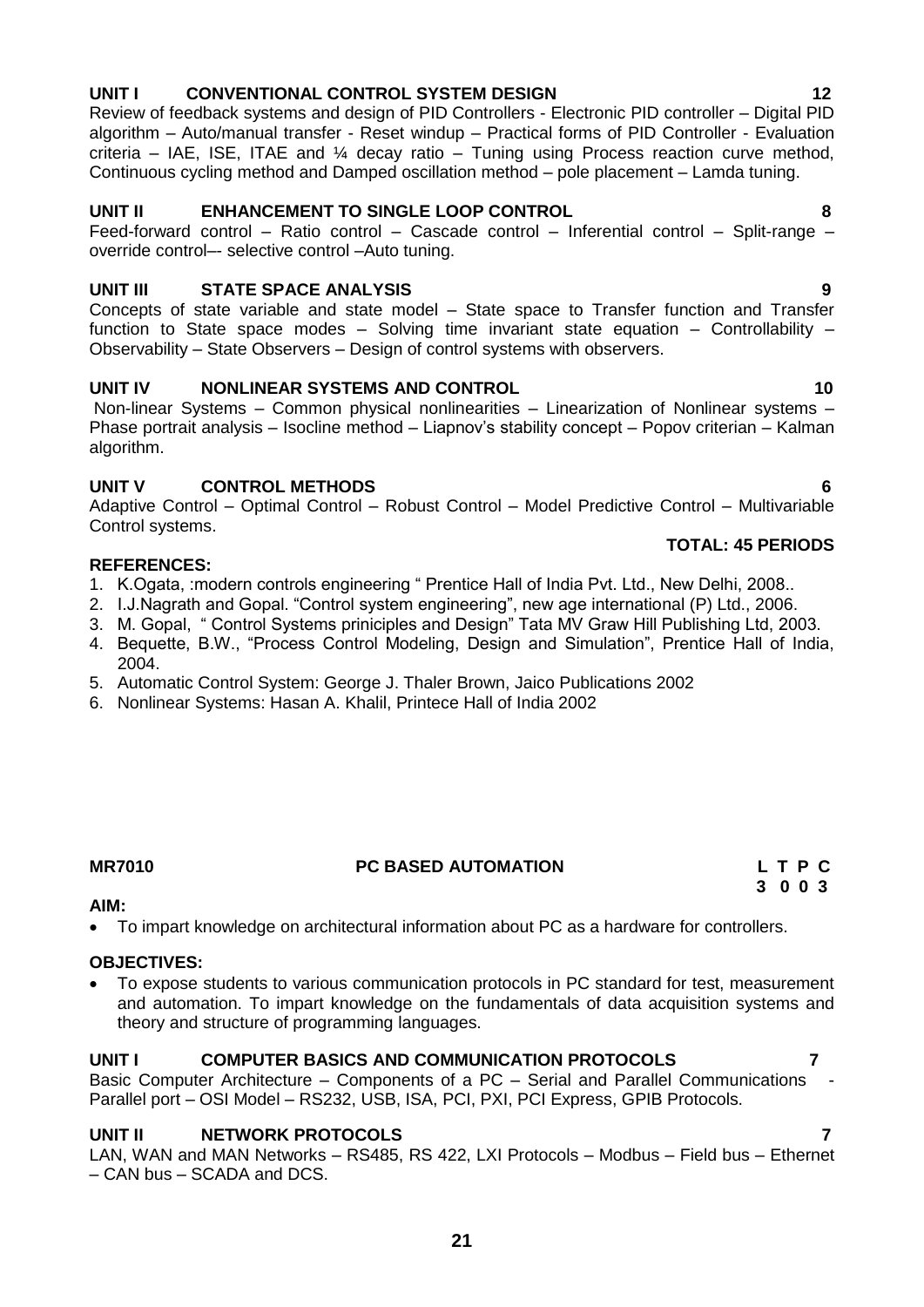# **UNIT III DATA ACQUSITION SYSTEMS 12**

Continuous and Discrete signals – Sampling theorem – Quantization – Sampling and Hold – ADC – DAC – Resolution and Sampling Frequency – Multiplexing of input signals – Single ended and differential inputs – Sampling of Multi-channel analog signals – Concept of Universal DAQ card – Timer & Counter and analog output in Universal DAQ card.

### **UNIT IV PROGRAMMING TECHNIQUES 9**

Algorithm – Flowchart – Variables & Constants – Expressions – Data types – Input output operations – Conditional Statements – Looping – Sub-programs/Functions – Arrays, Structures and Classes – Inheritance – Polymorphism – Debugging.

#### **UNIT V GRAPHICAL PROGRAMMING 10** 10

GUI – Graphical Programming – Data Flow techniques – Processing Data in GP – Loops and Structures – Event based & Schedule based operations – Global and Local Variables – File I/O operations – Parallel processing of data – Virtual Instrument and control – VISA & SCPI.

#### **REFERENCES:**

- 1. Morris Mano M., Computer System Architecture, Prentice Hall of India, Third Edition, 2002.
- 2. John P. Hayes, Computer Architecture and Organization, McGraw Hill International, Third Edition, 1998.
- 3. William Stallings, "Computer Organization and Architecture", VI Edition, Prentice Hall of India, 2003.
- 4. Krishna Kant , 'Computer based Industrial Control', Prentice Hall of India, 1997.
- 5. Gary Johnson, 'LabVIEW Graphical Programming', II Ed. , McGraw Hill, 1997.
- 6. Sanjeev Gupta, 'Virtual Instrumentation using Labview' Tata McGraw Hill, 2004.
- <span id="page-21-0"></span>7. Jovitha Jeome 'Virtual Instrumentation using Lab View' PH1 Learning Pvt Ltd,2009.

### **MR7011 MATERIALS MANAGEMENT AND LOGISTICS L T P C**

#### **AIM:**

To introduce to the students the various functions of materials management and logistics

#### **OBJECTIVE:**

 To make the students familiar with the various concepts and functions of material management, so that the students will be in a position to manage the materials management department independently.

#### **UNIT I INTRODUCTION 6**

Introduction to materials management – Objectives – Functions – Operating Cycle – Value analysis – Make or buy decisions.

#### **UNIT II MANAGEMENT OF PURCHASE 7**

Purchasing policies and procedures – Selection of sources of supply – Vendor development – Vendor evaluation and rating – Methods of purchasing – Imports – Buyer – Seller relationship – Negotiations.

### **UNIT III MANAGEMENT OF STORES AND LOGISTICS 12**

Stores function – Location – Layout – Stock taking – Materials handling – Transportation – Insurance – Codification – Inventory pricing – stores management – safety – warehousing – Distribution linear programming – Traveling Salesman problems – Network analysis – Logistics Management.

**TOTAL: 45 PERIODS**

**3 0 0 3**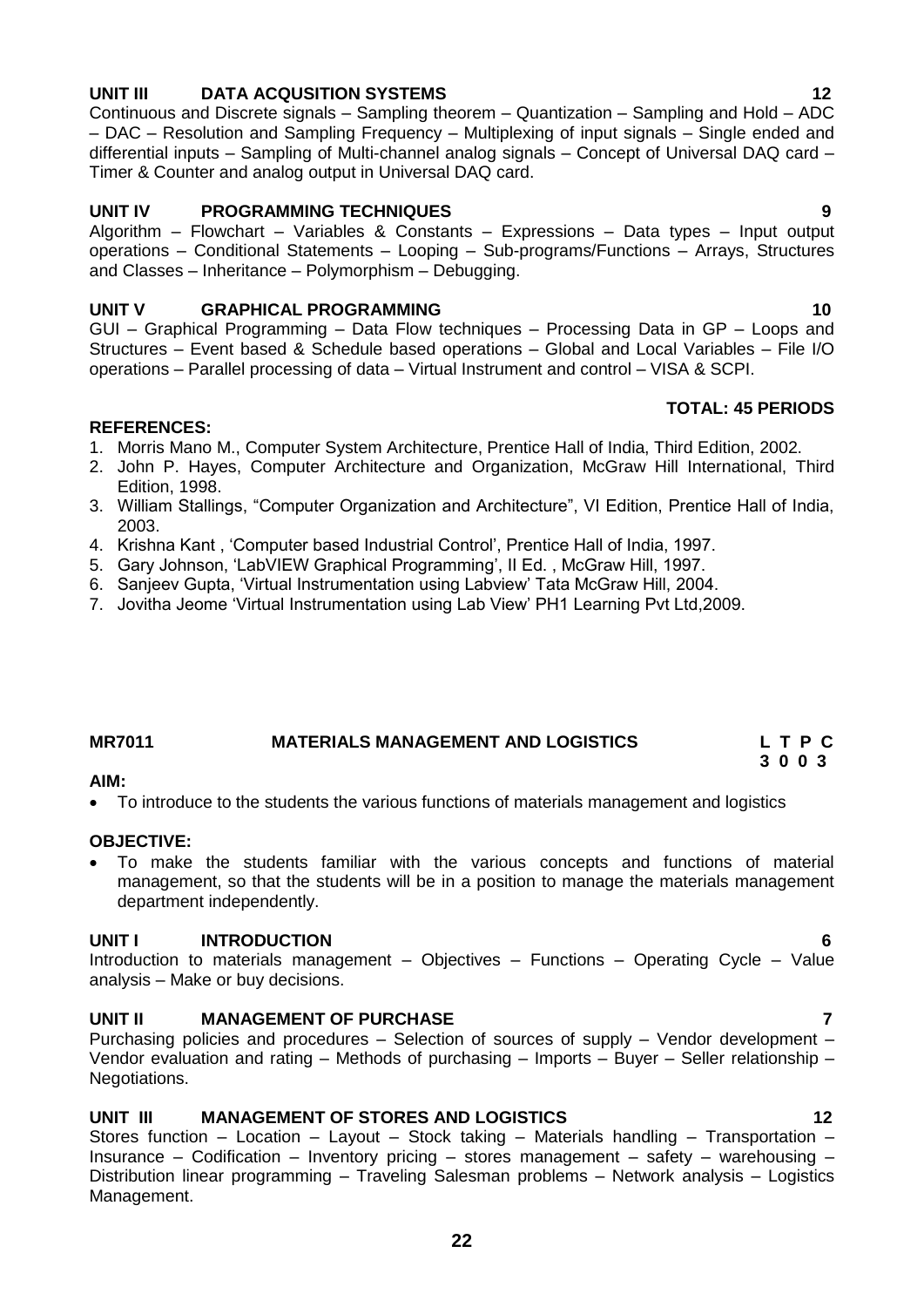### **UNIT IV MATERIALS PLANNING 10**

Forecasting – Materials requirements planning – Quantity – Periodic – Deterministic models – Finite production.

#### **UNIT V INVENTORY MANAGEMENT** 10

ABC analysis – Aggregate planning – Lot size under constraints – Just in Time (JIT) system.

#### **REFERENCES**

- 1. Dr.R. Kesavan, C.Elanchezian and B.VijayaRamnath, Production Planning and Control, Anuratha Publications, Chennai, 2008.
- 2. G. Reghuram, N. Rangaraj, Logistics and supply chain management cases and concepts, Macmillan India Ltd., 2006.
- 3. Dr. R. Kesavan, C.Elanchezian and T.SundarSelwyn, Engineering Management Eswar Press – 2005.
- 4. Guptha P.K. and Manmohan, Problems in Operations Research, Suttan Chand & Sons, 2003.
- 5. Lamer Lee and Donald W.Dobler, Purchasing and Material Management, Text and cases, Tata McGraw Hill, 1996.
- 6. Gopalakrishnan.P, Handbook of Materials Management, Prentice Hall of India, 1996.

#### **MF7013 FINANCIAL MANAGEMENT L T P C 3 0 0 3**

#### **AIM:**

 To introduce the concepts of financial and various functions of financial management so that the students will be able to handle higher level financial decisions.

#### **OBJECTIVES:**

 To train students in various functions of finance such as working capital management, current assets management so that students will be able to make high investment decisions when they take up senior managerial positions.

#### **UNIT I FINANCIAL ACCOUNTING 8**

Accounting principles - Basic records - Preparation and interpretation of profit and loss statement balance sheet - Fixed assets - Current assets.

#### **UNIT II COST ACCOUNTING 12**

Elements of cost - cost classification - material cost - labour costs - overheads - cost of a product costing systems - cost determination - process - costing - Allocation of overheads - Depreciation methods.

#### **UNIT III** MANAGEMENT OF WORKING CAPITAL **10**

Current assets - Estimation of working capital requirements - Management of accounts receivable - Inventory - Cash - Inventory valuation methods.

#### **UNIT IV CAPITAL BUDGETING 8**

Significance of capital budgeting - payback period - present value method - accounting rate of return method - Internal rate of return method.

#### **UNIT V PROFIT PLANNING AND ANALYSIS 7**

Cost - Volume profit relationship Relevant costs in decision making profit management analysis - Break even analysis.

#### **TOTAL: 45 PERIODS**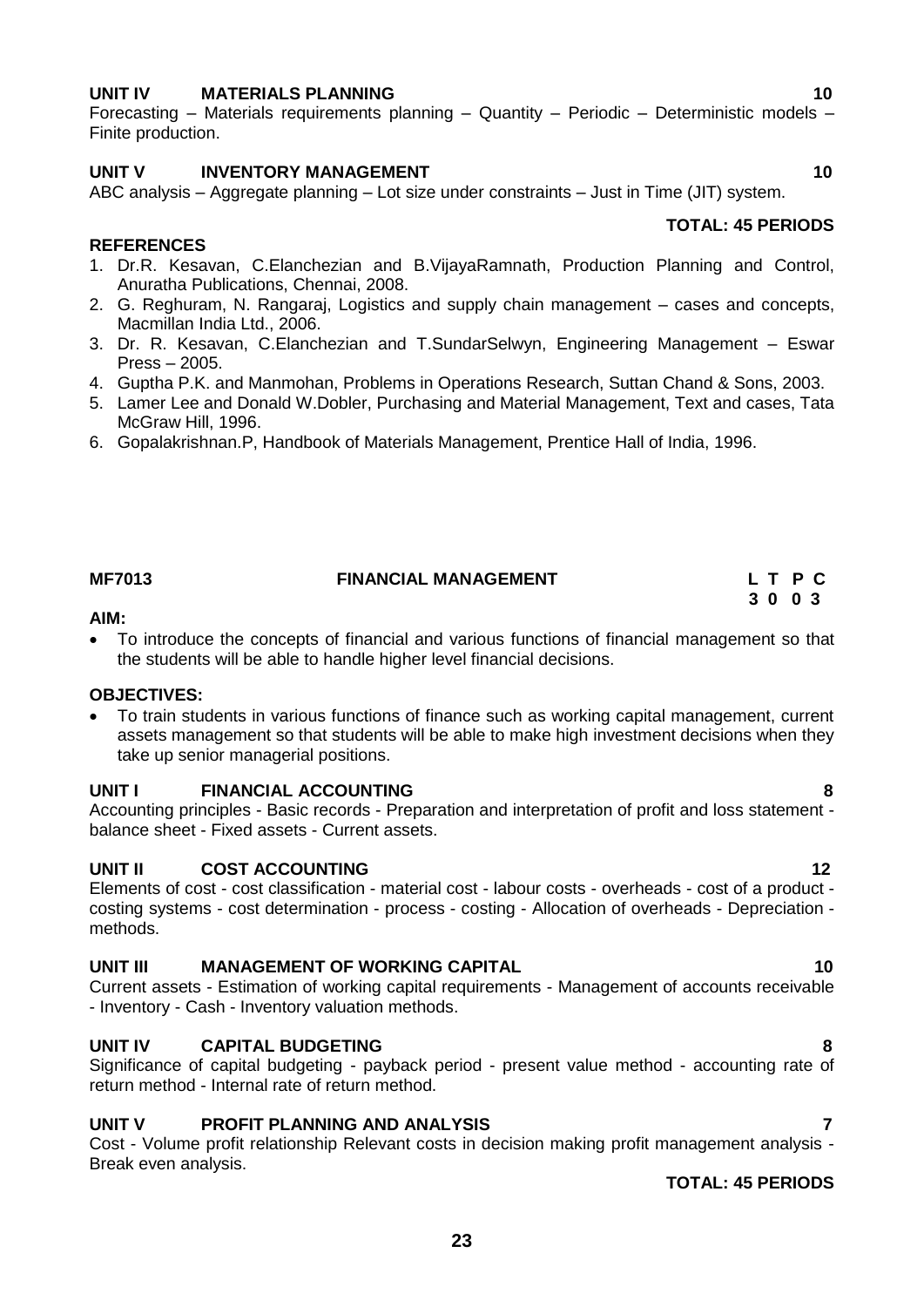#### **REFERENCES:**

- 1. R Kesavan, C. Elanchezian, B.Vijaramnath, Engineering Economics and Cost Analysis Anuratha Publications, Chennai. 2007
- 2. RKesavan, C.Elanchezian, Sundar Selwyn, Engineering Economics and Financial Accounting, Laxmi Publications, New Delhi, 2005.
- 3. R Kesavan, C.Elanchezian, Vijayaramnath, Process Planning and cost estimation, New Age International Publishers, New Delhi 2004
- 4. Presanna Chandra, Financial Management, Tata McGraw Hill, 1998.
- 5. C.James, Vanhorn, Fundamentals of Financial Management PHI 1996
- 6. G.B.S. Narang, Production and Costing, Khanna Publishers, 1993.

# **MR7009 NON-DESTRUCTIVE EVALUATION L T P C**

 **3 0 0 3**

#### **AIM:**

To stress the importance of NDT in engineering.

#### **OBJECTIVE:**

To introduce all types of NDT and their applications in Engineering.

#### **UNIT I NON-DESTRUCTIVE TESTING: AN INTRODUCTION, VISUAL INSPECTION & LIQUID PENETRANT TESTING 6**

Introduction to various non-destructive methods, Comparison of Destructive and Non destructive Tests, Visual Inspection, Optical aids used for visual inspection, Applications.

Physical principles, procedure for penetrant testing, Penetrant testing materials, Penetrant testing methods-water washable, Post – Emulsification methods, Applications

#### **UNIT II EDDY CURRENT TESTING & ACOUSTIC EMISSION 10**

Principles, Instrumentation for ECT, Absolute, differential probes, Techniques – High sensitivity techniques, Multi frequency, Phased array ECT, Applications. Principle of AET, Instrumentation, Applications - testing of metal pressure vessels, Fatigue crack detection in aerospace structures.

#### **UNIT III MAGNETIC PARTICLE TESTING & THERMOGRAPHY 10**

Principle of MPT, procedure used for testing a component, Equipment used for MPT, Magnetizing techniques, Applications. Principle of Thermography, Infrared Radiometry, Active thermography measurements, Applications – Imaging entrapped water under an epoxy coating, Detection of carbon fiber contaminants.

#### **UNIT IV ULTRASONIC TESTING 10**

Principle, Ultrasonic transducers, Ultrasonic Flaw detection Equipment, Modes of display A- scan, B-Scan, C- Scan, Applications, Inspection Methods - Normal Incident Pulse-Echo Inspection, Normal Incident Through-transmission Testing, Angle Beam Pulse-Echo testing, TOFD Technique, Applications of Normal Beam Inspection in detecting fatigue cracks, Inclusions, Slag, Porosity and Intergranular cracks - Codes, standards, specification and procedures and case studies in ultrasonics test.

### **UNIT V RADIOGRAPHY 9**

Principle of Radiography, x-ray and gamma ray sources- safety procedures and standards, Effect of radiation on Film, Radiographic imaging, Inspection Techniques – Single wall single image, Double wall Penetration, Multiwall Penetration technique, Real Time Radiography - Codes, standards, specification and procedures and case studies in Radiography test. Case studies on defects in cast, rolled, extruded, welded and heat treated components - Comparison and selection of various NDT techniques